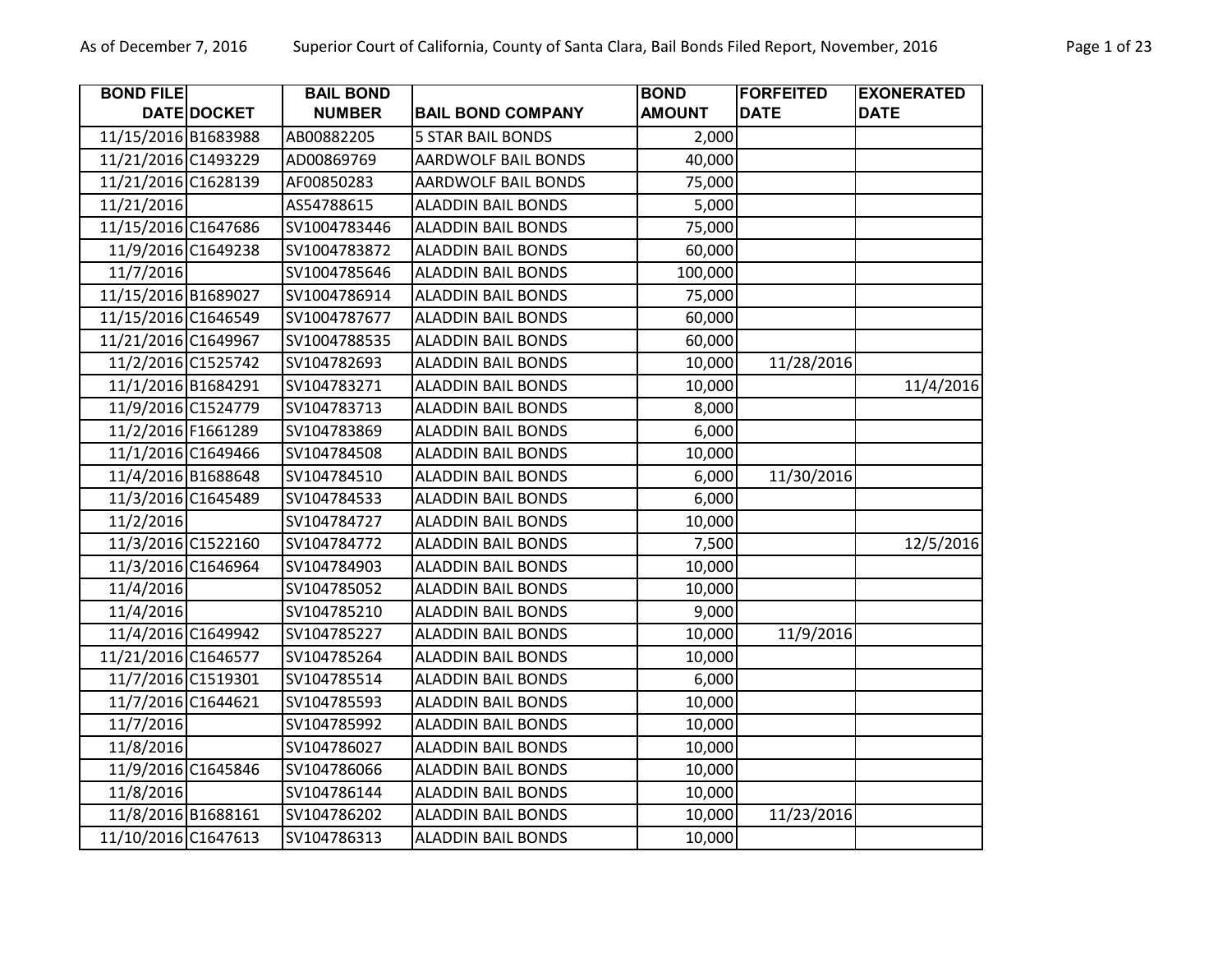| <b>BOND FILE</b>    |             | <b>BAIL BOND</b> |                           | <b>BOND</b>   | <b>FORFEITED</b> | <b>EXONERATED</b> |
|---------------------|-------------|------------------|---------------------------|---------------|------------------|-------------------|
|                     | DATE DOCKET | <b>NUMBER</b>    | <b>BAIL BOND COMPANY</b>  | <b>AMOUNT</b> | <b>DATE</b>      | <b>DATE</b>       |
| 11/10/2016 F1659758 |             | SV104786375      | <b>ALADDIN BAIL BONDS</b> | 10,000        |                  |                   |
| 11/10/2016 F1662817 |             | SV104786450      | <b>ALADDIN BAIL BONDS</b> | 10,000        |                  |                   |
| 11/14/2016 F1660608 |             | SV104786541      | <b>ALADDIN BAIL BONDS</b> | 10,000        |                  |                   |
| 11/10/2016 C1638450 |             | SV104786552      | <b>ALADDIN BAIL BONDS</b> | 10,000        |                  |                   |
| 11/18/2016 CC505005 |             | SV104786581      | <b>ALADDIN BAIL BONDS</b> | 10,000        |                  |                   |
| 11/10/2016 CC945206 |             | SV104786596      | <b>ALADDIN BAIL BONDS</b> | 10,000        |                  |                   |
| 11/10/2016 C1633795 |             | SV104786642      | <b>ALADDIN BAIL BONDS</b> | 10,000        |                  |                   |
| 11/14/2016          |             | SV104786834      | <b>ALADDIN BAIL BONDS</b> | 10,000        |                  |                   |
| 11/14/2016 C1649821 |             | SV104786864      | <b>ALADDIN BAIL BONDS</b> | 6,000         |                  | 11/18/2016        |
| 11/14/2016 C1516608 |             | SV104786884      | <b>ALADDIN BAIL BONDS</b> | 10,000        |                  |                   |
| 11/15/2016 C1644618 |             | SV104786937      | <b>ALADDIN BAIL BONDS</b> | 10,000        |                  |                   |
| 11/18/2016 C1636161 |             | SV104787168      | <b>ALADDIN BAIL BONDS</b> | 10,000        |                  |                   |
| 11/15/2016 B1685669 |             | SV104787717      | <b>ALADDIN BAIL BONDS</b> | 10,000        |                  | 11/15/2016        |
| 11/16/2016          |             | SV104787749      | <b>ALADDIN BAIL BONDS</b> | 10,000        |                  |                   |
| 11/16/2016 C1638480 |             | SV104787775      | <b>ALADDIN BAIL BONDS</b> | 10,000        | 11/29/2016       |                   |
| 11/16/2016          |             | SV104787868      | <b>ALADDIN BAIL BONDS</b> | 10,000        |                  |                   |
| 11/21/2016          |             | SV104788769      | <b>ALADDIN BAIL BONDS</b> | 10,000        |                  |                   |
| 11/29/2016 F1661640 |             | SV104789374      | <b>ALADDIN BAIL BONDS</b> | 10,000        |                  |                   |
| 11/29/2016 F1662003 |             | SV104789375      | <b>ALADDIN BAIL BONDS</b> | 10,000        |                  |                   |
| 11/30/2016 B1688688 |             | SV104789553      | <b>ALADDIN BAIL BONDS</b> | 10,000        |                  |                   |
| 11/28/2016 B1685093 |             | SV104789607      | <b>ALADDIN BAIL BONDS</b> | 10,000        |                  |                   |
| 11/30/2016 F1662006 |             | SV104789638      | <b>ALADDIN BAIL BONDS</b> | 10,000        |                  |                   |
| 11/29/2016 F1662336 |             | SV104789719      | <b>ALADDIN BAIL BONDS</b> | 10,000        |                  |                   |
| 11/28/2016 B1473750 |             | SV104789919      | <b>ALADDIN BAIL BONDS</b> | 10,000        |                  |                   |
| 11/28/2016          |             | SV104789967      | <b>ALADDIN BAIL BONDS</b> | 10,000        |                  |                   |
| 11/26/2016          |             | SV104790093      | <b>ALADDIN BAIL BONDS</b> | 10,000        |                  |                   |
| 11/28/2016          |             | SV104790126      | <b>ALADDIN BAIL BONDS</b> | 10,000        |                  |                   |
| 11/28/2016          |             | SV104790218      | <b>ALADDIN BAIL BONDS</b> | 10,000        |                  |                   |
| 11/30/2016 C1644308 |             | SV104790489      | <b>ALADDIN BAIL BONDS</b> | 10,000        |                  |                   |
| 11/3/2016 C1646893  |             | SV20004784756    | <b>ALADDIN BAIL BONDS</b> | 1,500,000     |                  |                   |
| 11/1/2016           |             | SV254775251      | <b>ALADDIN BAIL BONDS</b> | 10,000        |                  |                   |
| 11/2/2016 C1474474  |             | SV254781773      | <b>ALADDIN BAIL BONDS</b> | 25,000        |                  |                   |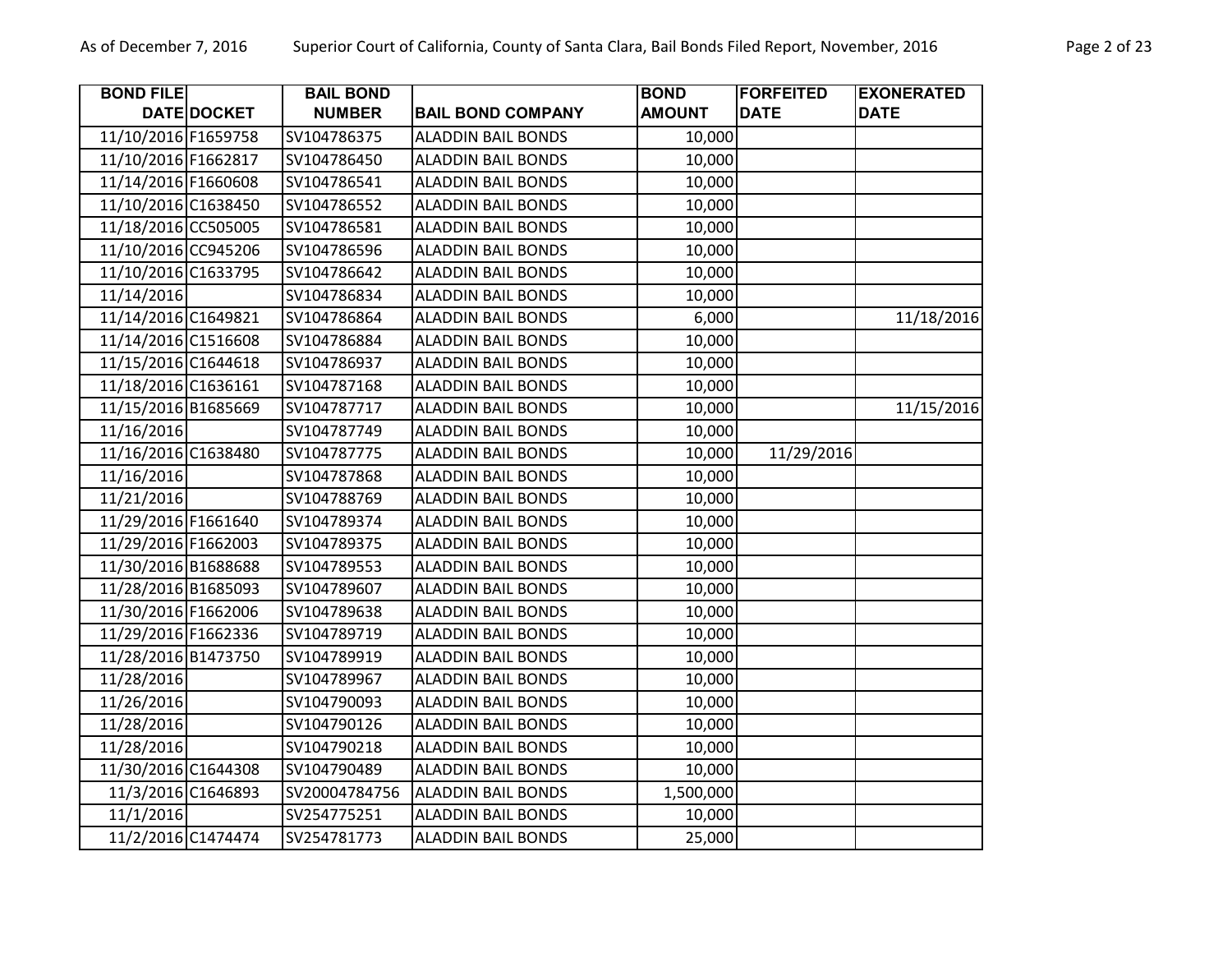| <b>BOND FILE</b>    |             | <b>BAIL BOND</b> |                           | <b>BOND</b>   | <b>FORFEITED</b> | <b>EXONERATED</b> |
|---------------------|-------------|------------------|---------------------------|---------------|------------------|-------------------|
|                     | DATE DOCKET | <b>NUMBER</b>    | <b>BAIL BOND COMPANY</b>  | <b>AMOUNT</b> | <b>DATE</b>      | <b>DATE</b>       |
| 11/1/2016 B1686123  |             | SV254783002      | <b>ALADDIN BAIL BONDS</b> | 25,000        |                  |                   |
| 11/29/2016          |             | SV254783071      | <b>ALADDIN BAIL BONDS</b> | 5,000         |                  |                   |
| 11/3/2016 B1581688  |             | SV254784369      | <b>ALADDIN BAIL BONDS</b> | 15,000        |                  | 12/5/2016         |
| 11/1/2016 F1662726  |             | SV254784376      | <b>ALADDIN BAIL BONDS</b> | 15,000        |                  |                   |
| 11/1/2016 B1689340  |             | SV254784438      | <b>ALADDIN BAIL BONDS</b> | 15,000        |                  |                   |
| 11/2/2016           |             | SV254784658      | <b>ALADDIN BAIL BONDS</b> | 15,000        |                  |                   |
| 11/14/2016 C1511425 |             | SV254784768      | <b>ALADDIN BAIL BONDS</b> | 25,000        | 11/17/2016       |                   |
| 11/3/2016           |             | SV254784893      | <b>ALADDIN BAIL BONDS</b> | 11,000        |                  |                   |
| 11/4/2016 C1649668  |             | SV254785003      | <b>ALADDIN BAIL BONDS</b> | 25,000        |                  |                   |
| 11/3/2016           |             | SV254785020      | <b>ALADDIN BAIL BONDS</b> | 15,000        |                  |                   |
| 11/7/2016 B1688660  |             | SV254785104      | <b>ALADDIN BAIL BONDS</b> | 20,000        |                  |                   |
| 11/4/2016 C1646656  |             | SV254785200      | <b>ALADDIN BAIL BONDS</b> | 25,000        |                  |                   |
| 11/7/2016           |             | SV254785347      | <b>ALADDIN BAIL BONDS</b> | 20,000        |                  |                   |
| 11/7/2016           |             | SV254785352      | <b>ALADDIN BAIL BONDS</b> | 17,000        |                  |                   |
| 11/7/2016 C1647609  |             | SV254785448      | <b>ALADDIN BAIL BONDS</b> | 5,000         |                  |                   |
| 11/7/2016 B1687353  |             | SV254785470      | <b>ALADDIN BAIL BONDS</b> | 20,000        |                  |                   |
| 11/8/2016 F1662639  |             | SV254785494      | <b>ALADDIN BAIL BONDS</b> | 20,000        |                  |                   |
| 11/7/2016 B1687832  |             | SV254785531      | <b>ALADDIN BAIL BONDS</b> | 8,000         |                  |                   |
| 11/7/2016           |             | SV254785650      | <b>ALADDIN BAIL BONDS</b> | 15,000        |                  |                   |
| 11/8/2016           |             | SV254786080      | <b>ALADDIN BAIL BONDS</b> | 25,000        |                  |                   |
| 11/8/2016 C1644961  |             | SV254786141      | <b>ALADDIN BAIL BONDS</b> | 25,000        | 11/23/2016       |                   |
| 11/8/2016 C1523947  |             | SV254786180      | <b>ALADDIN BAIL BONDS</b> | 15,000        |                  |                   |
| 11/9/2016           |             | SV254786301      | <b>ALADDIN BAIL BONDS</b> | 25,000        |                  |                   |
| 11/10/2016 C1523855 |             | SV254786413      | <b>ALADDIN BAIL BONDS</b> | 15,000        |                  |                   |
| 11/10/2016 C1514432 |             | SV254786439      | <b>ALADDIN BAIL BONDS</b> | 15,000        |                  |                   |
| 11/9/2016 C1647685  |             | SV254786448      | <b>ALADDIN BAIL BONDS</b> | 25,000        |                  |                   |
| 11/16/2016 C1644445 |             | SV254786526      | <b>ALADDIN BAIL BONDS</b> | 15,000        |                  |                   |
| 11/10/2016 F1660919 |             | SV254786554      | <b>ALADDIN BAIL BONDS</b> | 20,000        |                  |                   |
| 11/10/2016 C1489875 |             | SV254786622      | <b>ALADDIN BAIL BONDS</b> | 20,000        |                  |                   |
| 11/16/2016 C1645866 |             | SV254786634      | <b>ALADDIN BAIL BONDS</b> | 15,000        |                  |                   |
| 11/16/2016          |             | SV254786922      | <b>ALADDIN BAIL BONDS</b> | 15,000        |                  |                   |
| 11/17/2016 F1450967 |             | SV254787015      | <b>ALADDIN BAIL BONDS</b> | 15,000        |                  |                   |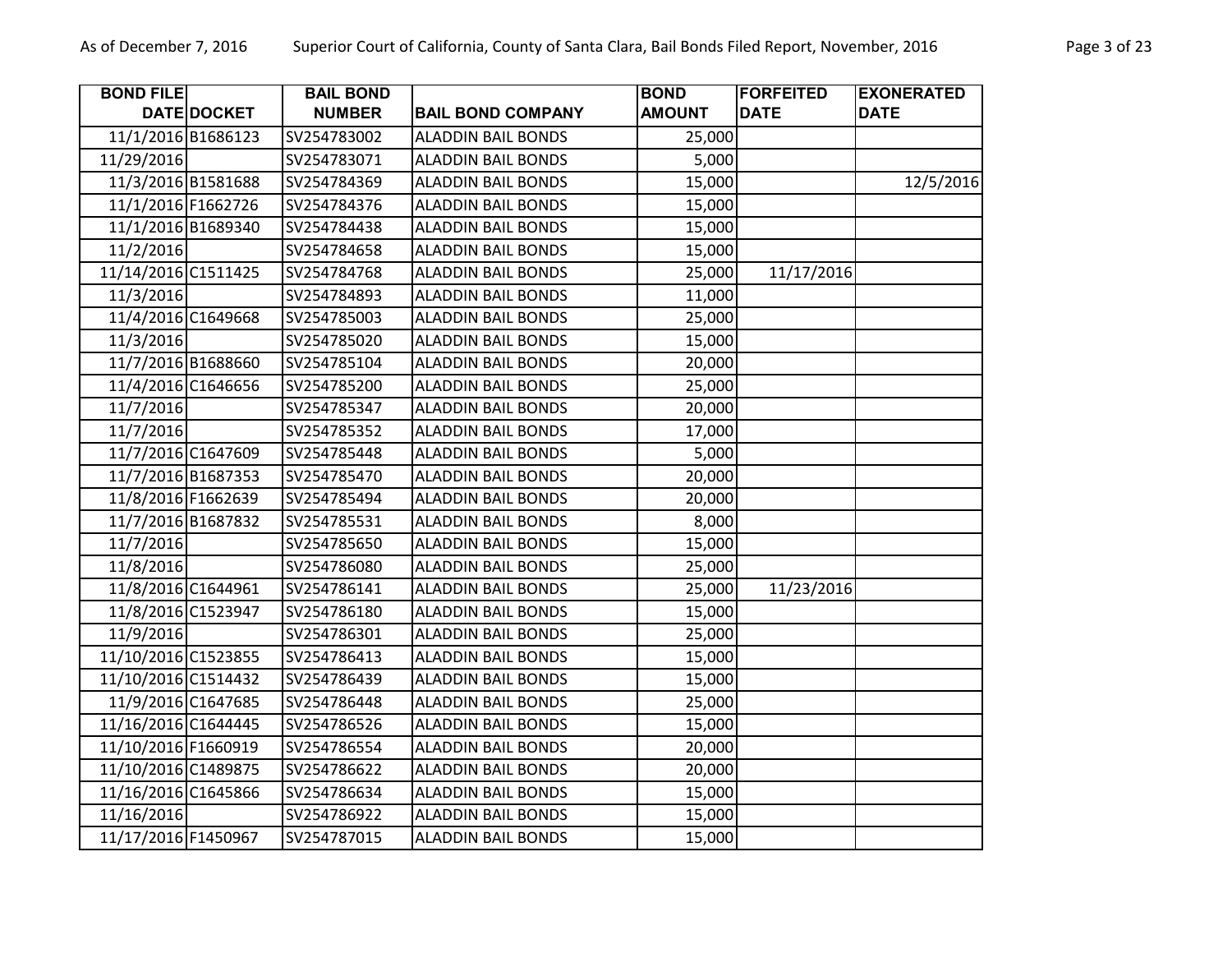| <b>BOND FILE</b>    |             | <b>BAIL BOND</b> |                           | <b>BOND</b>   | <b>FORFEITED</b> | <b>EXONERATED</b> |
|---------------------|-------------|------------------|---------------------------|---------------|------------------|-------------------|
|                     | DATE DOCKET | <b>NUMBER</b>    | <b>BAIL BOND COMPANY</b>  | <b>AMOUNT</b> | <b>DATE</b>      | <b>DATE</b>       |
| 11/16/2016          |             | SV254787129      | <b>ALADDIN BAIL BONDS</b> | 15,000        |                  |                   |
| 11/14/2016 C1478314 |             | SV254787175      | <b>ALADDIN BAIL BONDS</b> | 15,000        |                  |                   |
| 11/14/2016          |             | SV254787192      | <b>ALADDIN BAIL BONDS</b> | 20,000        |                  |                   |
| 11/14/2016          |             | SV254787261      | <b>ALADDIN BAIL BONDS</b> | 11,000        |                  |                   |
| 11/14/2016 C1497966 |             | SV254787276      | <b>ALADDIN BAIL BONDS</b> | 25,000        |                  |                   |
| 11/14/2016          |             | SV254787432      | <b>ALADDIN BAIL BONDS</b> | 25,000        |                  |                   |
| 11/14/2016          |             | SV254787485      | <b>ALADDIN BAIL BONDS</b> | 25,000        |                  |                   |
| 11/14/2016          |             | SV254787562      | <b>ALADDIN BAIL BONDS</b> | 20,000        |                  |                   |
| 11/15/2016          |             | SV254787591      | <b>ALADDIN BAIL BONDS</b> | 16,000        |                  |                   |
| 11/15/2016          |             | SV254787615      | <b>ALADDIN BAIL BONDS</b> | 25,000        |                  |                   |
| 11/16/2016          |             | SV254787797      | <b>ALADDIN BAIL BONDS</b> | 25,000        |                  |                   |
| 11/16/2016 B1684571 |             | SV254787801      | <b>ALADDIN BAIL BONDS</b> | 20,000        |                  |                   |
| 11/21/2016 C1647690 |             | SV254788032      | <b>ALADDIN BAIL BONDS</b> | 15,000        |                  |                   |
| 11/21/2016 F1662622 |             | SV254788157      | <b>ALADDIN BAIL BONDS</b> | 25,000        |                  |                   |
| 11/21/2016 B1684849 |             | SV254788283      | <b>ALADDIN BAIL BONDS</b> | 10,000        |                  |                   |
| 11/21/2016          |             | SV254788367      | <b>ALADDIN BAIL BONDS</b> | 20,000        |                  |                   |
| 11/28/2016 B1684871 |             | SV254788425      | <b>ALADDIN BAIL BONDS</b> | 15,000        |                  |                   |
| 11/21/2016          |             | SV254788471      | <b>ALADDIN BAIL BONDS</b> | 25,000        |                  |                   |
| 11/21/2016          |             | SV254788622      | <b>ALADDIN BAIL BONDS</b> | 15,000        |                  |                   |
| 11/21/2016          |             | SV254788662      | <b>ALADDIN BAIL BONDS</b> | 15,000        |                  |                   |
| 11/21/2016          |             | SV254788755      | <b>ALADDIN BAIL BONDS</b> | 15,000        |                  |                   |
| 11/23/2016 FF409168 |             | SV254788773      | <b>ALADDIN BAIL BONDS</b> | 15,000        |                  |                   |
| 11/23/2016 C1646977 |             | SV254788948      | <b>ALADDIN BAIL BONDS</b> | 20,000        |                  |                   |
| 11/29/2016 C1487421 |             | SV254789183      | <b>ALADDIN BAIL BONDS</b> | 20,000        |                  |                   |
| 11/29/2016 C1361694 |             | SV254789243      | <b>ALADDIN BAIL BONDS</b> | 15,000        |                  |                   |
| 11/23/2016          |             | SV254789296      | <b>ALADDIN BAIL BONDS</b> | 15,000        |                  |                   |
| 11/23/2016 C1631386 |             | SV254789379      | <b>ALADDIN BAIL BONDS</b> | 15,000        |                  |                   |
| 11/28/2016          |             | SV254789485      | <b>ALADDIN BAIL BONDS</b> | 20,000        |                  |                   |
| 11/28/2016          |             | SV254789488      | <b>ALADDIN BAIL BONDS</b> | 25,000        |                  |                   |
| 11/30/2016 B1686835 |             | SV254789735      | <b>ALADDIN BAIL BONDS</b> | 25,000        |                  |                   |
| 11/28/2016          |             | SV254790091      | <b>ALADDIN BAIL BONDS</b> | 25,000        |                  |                   |
| 11/29/2016          |             | SV254790170      | <b>ALADDIN BAIL BONDS</b> | 25,000        |                  |                   |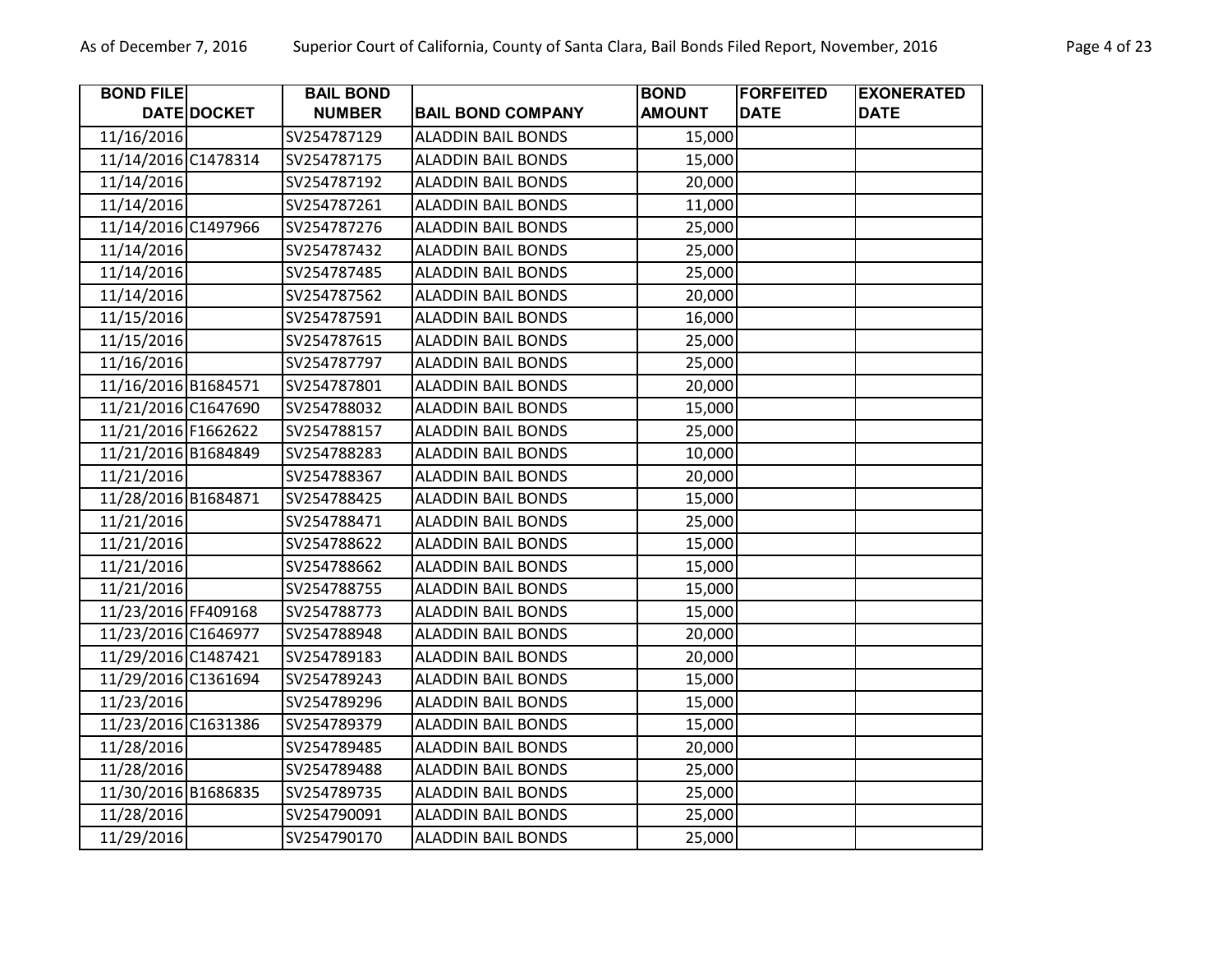| <b>BOND FILE</b>    |                    | <b>BAIL BOND</b> |                           | <b>BOND</b>   | <b>FORFEITED</b> | <b>EXONERATED</b> |
|---------------------|--------------------|------------------|---------------------------|---------------|------------------|-------------------|
|                     | <b>DATE DOCKET</b> | <b>NUMBER</b>    | <b>BAIL BOND COMPANY</b>  | <b>AMOUNT</b> | <b>DATE</b>      | <b>DATE</b>       |
| 11/28/2016          |                    | SV254790225      | <b>ALADDIN BAIL BONDS</b> | 15,000        |                  |                   |
| 11/29/2016          |                    | SV254790238      | <b>ALADDIN BAIL BONDS</b> | 20,000        |                  |                   |
| 11/28/2016          |                    | SV254790239      | <b>ALADDIN BAIL BONDS</b> | 25,000        |                  |                   |
| 11/28/2016 C1507095 |                    | SV254790367      | <b>ALADDIN BAIL BONDS</b> | 20,000        |                  |                   |
| 11/29/2016          |                    | SV254790596      | <b>ALADDIN BAIL BONDS</b> | 15,000        |                  |                   |
| 11/30/2016          |                    | SV254790615      | <b>ALADDIN BAIL BONDS</b> | 25,000        |                  |                   |
| 11/15/2016          |                    | SV504762726      | <b>ALADDIN BAIL BONDS</b> | 25,000        |                  |                   |
| 11/18/2016          |                    | SV504775255      | <b>ALADDIN BAIL BONDS</b> | 26,000        |                  |                   |
| 11/3/2016 B1580533  |                    | SV504778236      | <b>ALADDIN BAIL BONDS</b> | 25,000        |                  |                   |
| 11/1/2016 B1684900  |                    | SV504783577      | <b>ALADDIN BAIL BONDS</b> | 40,000        |                  |                   |
| 11/2/2016           |                    | SV504784667      | <b>ALADDIN BAIL BONDS</b> | 50,000        |                  |                   |
| 11/2/2016           |                    | SV504784810      | <b>ALADDIN BAIL BONDS</b> | 26,000        |                  |                   |
| 11/7/2016 C1644301  |                    | SV504784996      | <b>ALADDIN BAIL BONDS</b> | 50,000        |                  |                   |
| 11/9/2016 B1687007  |                    | SV504785394      | <b>ALADDIN BAIL BONDS</b> | 50,000        |                  |                   |
| 11/7/2016 C1649960  |                    | SV504785527      | <b>ALADDIN BAIL BONDS</b> | 35,000        |                  |                   |
| 11/8/2016 F1662466  |                    | SV504785535      | <b>ALADDIN BAIL BONDS</b> | 35,000        |                  |                   |
| 11/9/2016 B1475965  |                    | SV504785684      | <b>ALADDIN BAIL BONDS</b> | 30,000        |                  |                   |
| 11/7/2016           |                    | SV504785882      | <b>ALADDIN BAIL BONDS</b> | 35,000        |                  |                   |
| 11/7/2016           |                    | SV504785978      | <b>ALADDIN BAIL BONDS</b> | 30,000        |                  |                   |
| 11/9/2016 F1662707  |                    | SV504786065      | <b>ALADDIN BAIL BONDS</b> | 26,000        |                  |                   |
| 11/8/2016 C1527856  |                    | SV504786178      | <b>ALADDIN BAIL BONDS</b> | 15,000        |                  |                   |
| 11/16/2016 C1519684 |                    | SV504786200      | <b>ALADDIN BAIL BONDS</b> | 50,000        |                  |                   |
| 11/18/2016 C1647315 |                    | SV504786420      | <b>ALADDIN BAIL BONDS</b> | 5,000         |                  |                   |
| 11/10/2016          |                    | SV504786549      | <b>ALADDIN BAIL BONDS</b> | 25,000        |                  |                   |
| 11/15/2016 B1689110 |                    | SV504787457      | <b>ALADDIN BAIL BONDS</b> | 30,000        |                  |                   |
| 11/17/2016 C1650121 |                    | SV504788080      | <b>ALADDIN BAIL BONDS</b> | 31,000        | 11/17/2016       |                   |
| 11/21/2016          |                    | SV504788600      | <b>ALADDIN BAIL BONDS</b> | 30,000        |                  |                   |
| 11/21/2016          |                    | SV504788884      | <b>ALADDIN BAIL BONDS</b> | 35,000        |                  |                   |
| 11/28/2016          |                    | SV504790171      | <b>ALADDIN BAIL BONDS</b> | 35,000        |                  |                   |
| 11/28/2016 C1649666 |                    | SV504790206      | <b>ALADDIN BAIL BONDS</b> | 35,000        |                  |                   |
| 11/28/2016          |                    | SV504790327      | <b>ALADDIN BAIL BONDS</b> | 35,000        |                  |                   |
| 11/28/2016          |                    | SV504790364      | <b>ALADDIN BAIL BONDS</b> | 25,000        |                  |                   |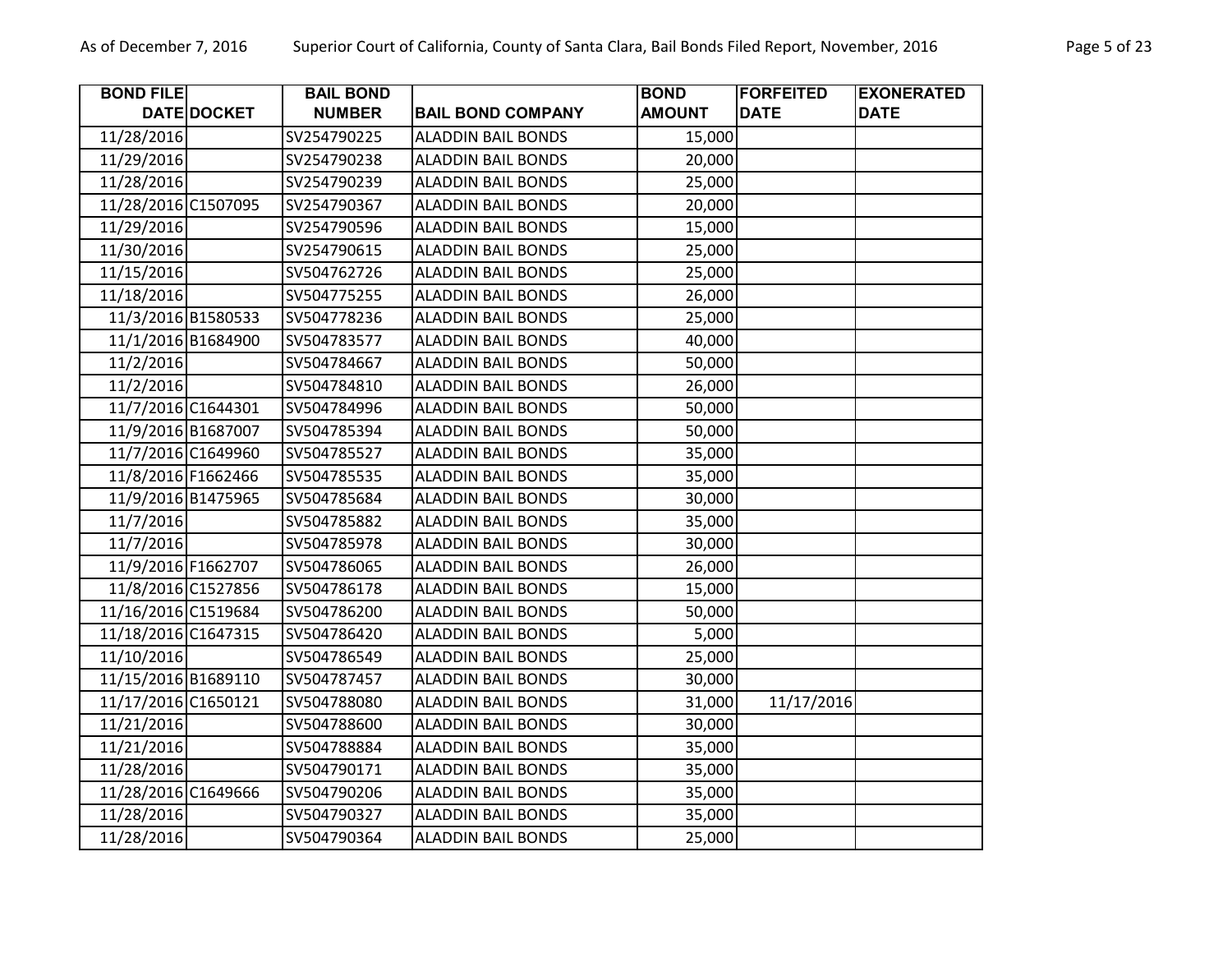**BOND FILE** 

Г

**BAIL BOND** 

| 011110, County of Santa Clara, Ban Bonds mca hcport, November, 2010 |                              |                                 |                                   |
|---------------------------------------------------------------------|------------------------------|---------------------------------|-----------------------------------|
| . BOND COMPANY                                                      | <b>BOND</b><br><b>AMOUNT</b> | <b>FORFEITED</b><br><b>DATE</b> | <b>EXONERATED</b><br><b>IDATE</b> |
| <b>DIN BAIL BONDS</b>                                               | 40,000                       |                                 |                                   |
| <b>DIN BAIL BONDS</b>                                               | 35,000                       |                                 |                                   |
| <b>DIN BAIL BONDS</b>                                               | 30,000                       |                                 |                                   |
| <b>DIN BAIL BONDS</b>                                               | 4,000                        |                                 |                                   |
|                                                                     |                              |                                 |                                   |

|                     | DATE DOCKET | <b>NUMBER</b> | <b>BAIL BOND COMPANY</b>       | <b>AMOUNT</b> | <b>DATE</b> | <b>DATE</b> |
|---------------------|-------------|---------------|--------------------------------|---------------|-------------|-------------|
| 11/29/2016          |             | SV504790494   | <b>ALADDIN BAIL BONDS</b>      | 40,000        |             |             |
| 11/29/2016          |             | SV504790530   | <b>ALADDIN BAIL BONDS</b>      | 35,000        |             |             |
| 11/30/2016 C1647700 |             | SV504790674   | <b>ALADDIN BAIL BONDS</b>      | 30,000        |             |             |
| 11/2/2016 C1224041  |             | SV54783287    | <b>ALADDIN BAIL BONDS</b>      | 4,000         |             |             |
| 11/1/2016 B1687362  |             | SV54783652    | <b>ALADDIN BAIL BONDS</b>      | 5,000         |             |             |
| 11/16/2016 C1638912 |             | SV54784197    | <b>ALADDIN BAIL BONDS</b>      | 5,000         |             | 11/18/2016  |
| 11/1/2016 F1658844  |             | SV54784261    | <b>ALADDIN BAIL BONDS</b>      | 5,000         | 11/29/2016  |             |
| 11/1/2016 F1452990  |             | SV54784276    | <b>ALADDIN BAIL BONDS</b>      | 5,000         |             |             |
| 11/3/2016 C1644127  |             | SV54784594    | <b>ALADDIN BAIL BONDS</b>      | 5,000         |             |             |
| 11/2/2016 C1518449  |             | SV54784716    | <b>ALADDIN BAIL BONDS</b>      | 5,000         |             |             |
| 11/7/2016 C1647162  |             | SV54785412    | <b>ALADDIN BAIL BONDS</b>      | 5,000         |             |             |
| 11/7/2016 B1688947  |             | SV54785471    | <b>ALADDIN BAIL BONDS</b>      | 5,000         |             |             |
| 11/7/2016 C1519551  |             | SV54785623    | <b>ALADDIN BAIL BONDS</b>      | 5,000         |             |             |
| 11/7/2016           |             | SV54785642    | <b>ALADDIN BAIL BONDS</b>      | 5,000         |             |             |
| 11/7/2016           |             | SV54785995    | <b>ALADDIN BAIL BONDS</b>      | 5,000         |             |             |
| 11/8/2016 B1688653  |             | SV54786099    | <b>ALADDIN BAIL BONDS</b>      | 5,000         |             |             |
| 11/14/2016 F1660604 |             | SV54786542    | <b>ALADDIN BAIL BONDS</b>      | 2,500         |             |             |
| 11/14/2016 F1660772 |             | SV54786543    | <b>ALADDIN BAIL BONDS</b>      | 5,000         |             |             |
| 11/18/2016 C1645951 |             | SV54786793    | <b>ALADDIN BAIL BONDS</b>      | 5,000         |             |             |
| 11/14/2016          |             | SV54786946    | <b>ALADDIN BAIL BONDS</b>      | 5,000         |             |             |
| 11/18/2016 C1518444 |             | SV54787236    | <b>ALADDIN BAIL BONDS</b>      | 5,000         |             |             |
| 11/16/2016 C1647569 |             | SV54787620    | <b>ALADDIN BAIL BONDS</b>      | 5,000         |             |             |
| 11/21/2016 C1644655 |             | SV54788564    | <b>ALADDIN BAIL BONDS</b>      | 5,000         |             |             |
| 11/29/2016 C1646856 |             | SV54789236    | <b>ALADDIN BAIL BONDS</b>      | 5,000         |             |             |
| 11/28/2016 C1521859 |             | SV54789503    | <b>ALADDIN BAIL BONDS</b>      | 5,000         |             |             |
| 11/28/2016          |             | SV54790184    | <b>ALADDIN BAIL BONDS</b>      | 5,000         |             |             |
| 11/28/2016 C1650799 |             | SV54790268    | <b>ALADDIN BAIL BONDS</b>      | 5,000         |             |             |
| 11/28/2016 C1649445 |             | SV54790334    | <b>ALADDIN BAIL BONDS</b>      | 5,000         |             |             |
| 11/29/2016 C1647812 |             | SV54790537    | <b>ALADDIN BAIL BONDS</b>      | 5,000         |             |             |
| 11/29/2016 C1651104 |             | SV54790574    | <b>ALADDIN BAIL BONDS</b>      | 5,000         |             |             |
| 11/29/2016 C1650644 |             | SV54790575    | <b>ALADDIN BAIL BONDS</b>      | 3,000         |             |             |
| 11/23/2016 F1556836 |             | A15450947     | <b>ALICE CORTEZ BAIL BONDS</b> | 5,000         |             |             |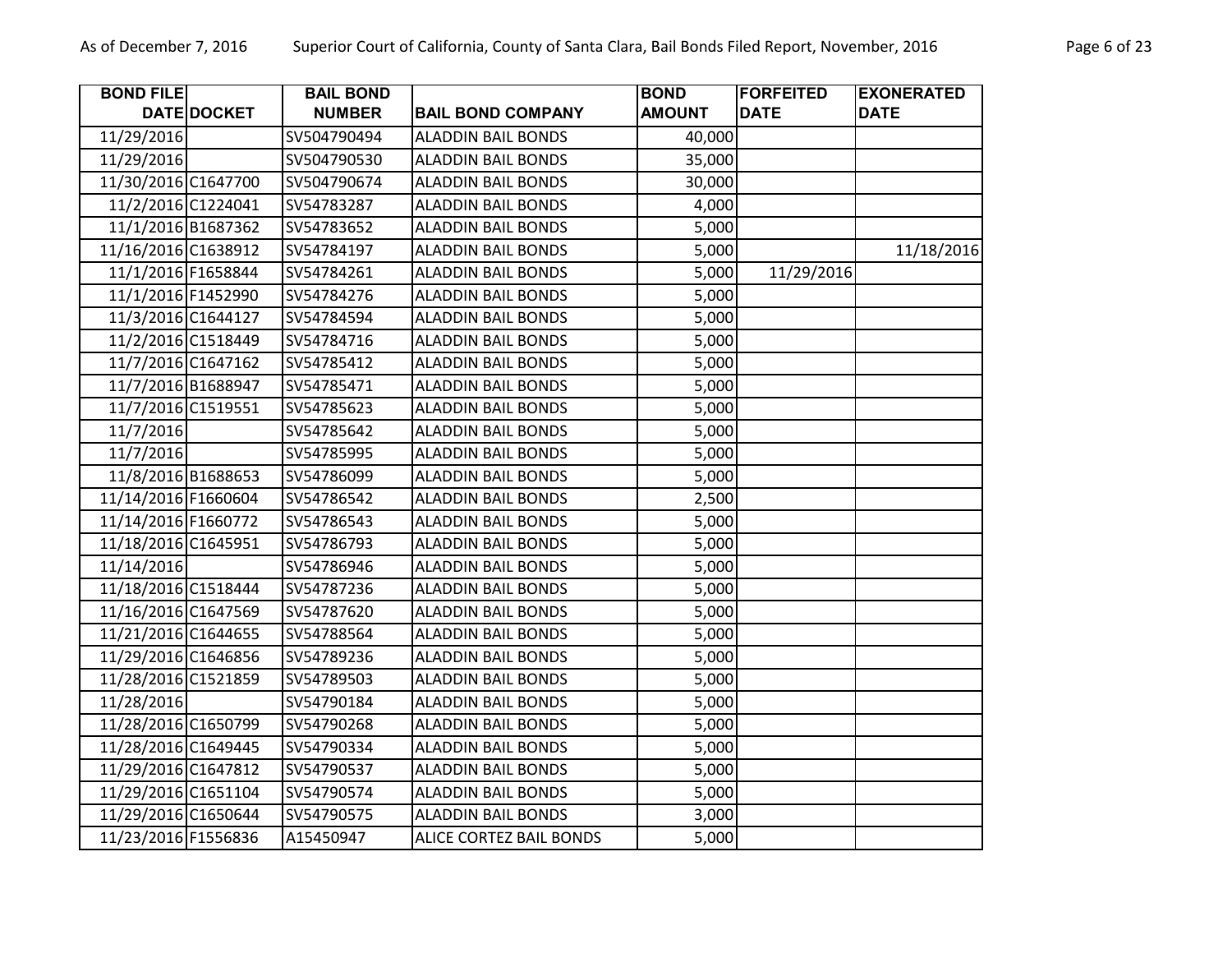| <b>BOND FILE</b>    |                    | <b>BAIL BOND</b> |                                | <b>BOND</b>   | <b>FORFEITED</b> | <b>EXONERATED</b> |
|---------------------|--------------------|------------------|--------------------------------|---------------|------------------|-------------------|
|                     | DATE DOCKET        | <b>NUMBER</b>    | <b>BAIL BOND COMPANY</b>       | <b>AMOUNT</b> | <b>DATE</b>      | <b>DATE</b>       |
| 11/29/2016 F1662294 |                    | AS#117461        | <b>ALICE CORTEZ BAIL BONDS</b> | 150,000       |                  |                   |
| 11/17/2016 F1662402 |                    | AS15450946       | <b>ALICE CORTEZ BAIL BONDS</b> | 10,000        |                  |                   |
| 11/2/2016 F1661653  |                    | AS15453981       | ALICE CORTEZ BAIL BONDS        | 10,000        |                  |                   |
| 11/1/2016 F1662629  |                    | AS25254596       | ALICE CORTEZ BAIL BONDS        | 25,000        |                  |                   |
| 11/7/2016           |                    | AS50189720       | <b>ALICE CORTEZ BAIL BONDS</b> | 30,000        |                  |                   |
| 11/16/2016 C1647668 |                    |                  | 555163897 ALL PRO BAIL BONDS   | 30,000        |                  |                   |
| 11/21/2016 C1647036 |                    |                  | 5105587101 ALL PRO BAIL BONDS  | 60,000        |                  |                   |
| 11/7/2016 C1645306  |                    |                  | 5105587594 ALL PRO BAIL BONDS  | 75,000        |                  |                   |
| 11/16/2016          | 215680             |                  | 5105587619 ALL PRO BAIL BONDS  | 75,000        |                  |                   |
| 11/18/2016 C1642408 |                    |                  | 5105592992 ALL PRO BAIL BONDS  | 100,000       |                  |                   |
| 11/28/2016 C1650764 |                    |                  | 5105593001 ALL PRO BAIL BONDS  | 85,000        |                  |                   |
| 11/1/2016 F1662542  |                    |                  | 5113362132 ALL PRO BAIL BONDS  | 10,000        |                  | 11/15/2016        |
| 11/22/2016 B1688157 |                    |                  | 5113390621 ALL PRO BAIL BONDS  | 5,000         |                  |                   |
|                     | 11/7/2016 C1525842 |                  | 5113418576 ALL PRO BAIL BONDS  | 6,000         |                  |                   |
|                     | 11/7/2016 C1647413 |                  | 5113418646 ALL PRO BAIL BONDS  | 10,000        |                  |                   |
| 11/7/2016 B1686732  |                    |                  | 5113418659 ALL PRO BAIL BONDS  | 10,000        |                  |                   |
| 11/14/2016 C1520420 |                    |                  | 5113418662 ALL PRO BAIL BONDS  | 10,000        |                  |                   |
| 11/16/2016 F1662167 |                    |                  | 5113418688 ALL PRO BAIL BONDS  | 10,000        |                  |                   |
| 11/28/2016 C1630651 |                    |                  | 5113418691 ALL PRO BAIL BONDS  | 5,000         |                  |                   |
| 11/28/2016 C1631180 |                    |                  | 5113418703 ALL PRO BAIL BONDS  | 5,000         |                  |                   |
| 11/30/2016 C1370493 |                    |                  | 5113418732 ALL PRO BAIL BONDS  | 5,000         |                  |                   |
| 11/29/2016          | 192637             |                  | 5113418745 ALL PRO BAIL BONDS  | 10,000        |                  |                   |
|                     | 11/9/2016 C1647737 |                  | 5113421558 ALL PRO BAIL BONDS  | 5,000         | 12/1/2016        |                   |
| 11/9/2016 C1643908  |                    |                  | 5113421561 ALL PRO BAIL BONDS  | 5,000         |                  |                   |
|                     | 11/9/2016 C1524058 |                  | 5113421644 ALL PRO BAIL BONDS  | 10,000        |                  |                   |
| 11/29/2016 C1507178 |                    |                  | 5113445563 ALL PRO BAIL BONDS  | 6,000         |                  |                   |
| 11/7/2016 B1688081  |                    |                  | 5113447343 ALL PRO BAIL BONDS  | 10,000        |                  |                   |
| 11/9/2016 C1631294  |                    |                  | 5113447356 ALL PRO BAIL BONDS  | 10,000        |                  |                   |
| 11/28/2016 B1687123 |                    |                  | 5113447749 ALL PRO BAIL BONDS  | 8,000         |                  |                   |
| 11/28/2016 B1689222 |                    |                  | 5113448915 ALL PRO BAIL BONDS  | 10,000        |                  |                   |
| 11/16/2016 B1688591 |                    |                  | 5113448928 ALL PRO BAIL BONDS  | 10,000        | 11/29/2016       |                   |
| 11/3/2016 C1639695  |                    |                  | 5113448931 ALL PRO BAIL BONDS  | 5,000         |                  |                   |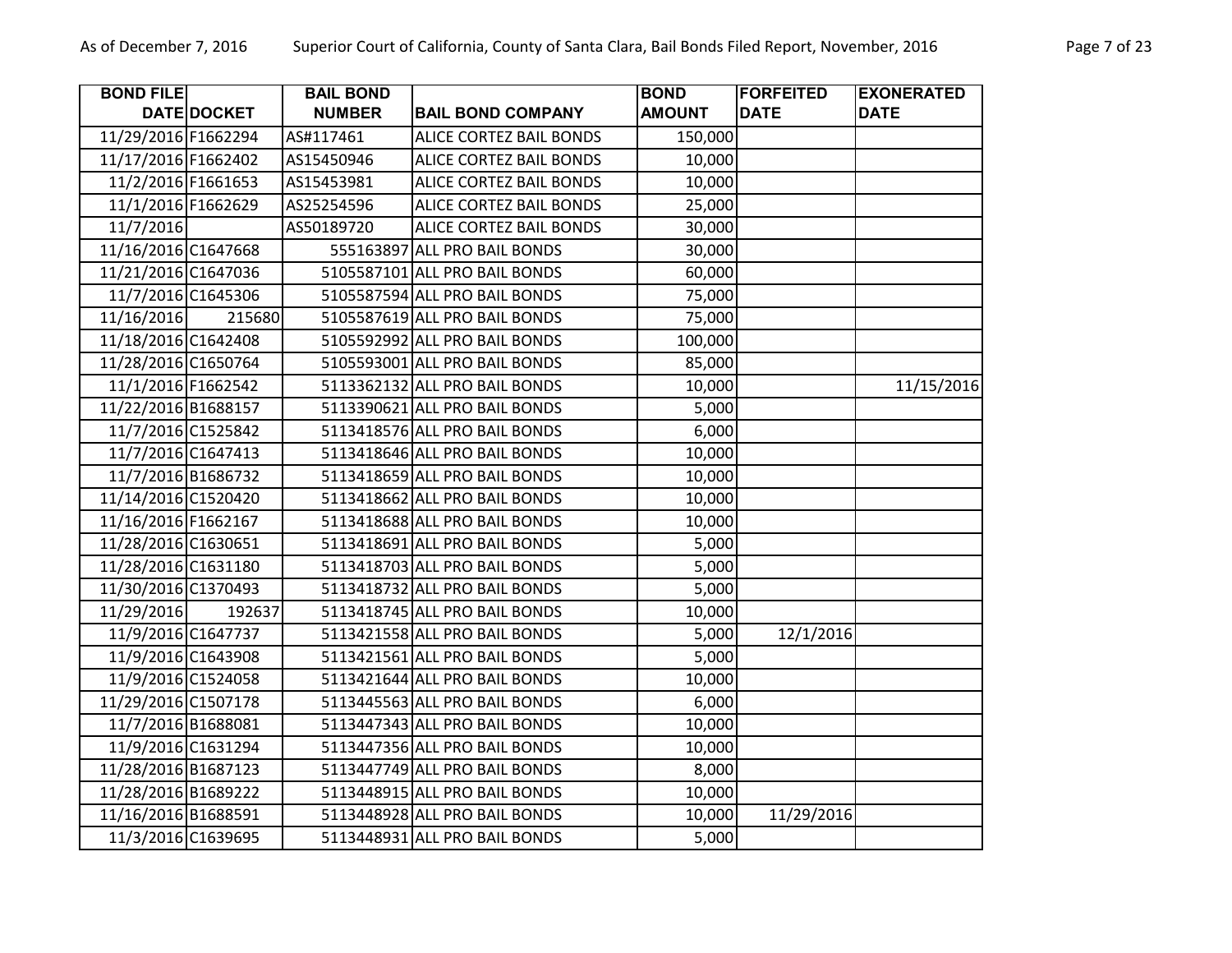| <b>BOND FILE</b>    |                    | <b>BAIL BOND</b> |                               | <b>BOND</b>   | <b>FORFEITED</b> | <b>EXONERATED</b> |
|---------------------|--------------------|------------------|-------------------------------|---------------|------------------|-------------------|
|                     | DATE DOCKET        | <b>NUMBER</b>    | <b>BAIL BOND COMPANY</b>      | <b>AMOUNT</b> | <b>DATE</b>      | <b>DATE</b>       |
|                     | 11/3/2016 B1581317 |                  | 5113448944 ALL PRO BAIL BONDS | 9,000         |                  |                   |
|                     | 11/3/2016 B1688612 |                  | 5113448973 ALL PRO BAIL BONDS | 10,000        |                  |                   |
|                     | 11/8/2016 F1662410 |                  | 5113449008 ALL PRO BAIL BONDS | 6,000         | 11/9/2016        |                   |
| 11/16/2016 B1689213 |                    |                  | 5113462610 ALL PRO BAIL BONDS | 5,000         |                  |                   |
| 11/16/2016 F1661758 |                    |                  | 5113462623 ALL PRO BAIL BONDS | 10,000        |                  | 11/16/2016        |
| 11/18/2016          |                    |                  | 5113462636 ALL PRO BAIL BONDS | 11,000        |                  |                   |
| 11/18/2016          |                    |                  | 5113462649 ALL PRO BAIL BONDS | 10,000        |                  |                   |
| 11/21/2016 C1646267 |                    |                  | 5113462652 ALL PRO BAIL BONDS | 10,000        |                  | 11/29/2016        |
| 11/21/2016 C1647602 |                    |                  | 5113462665 ALL PRO BAIL BONDS | 10,000        |                  | 11/29/2016        |
| 11/15/2016 C1646369 |                    |                  | 5113462678 ALL PRO BAIL BONDS | 10,000        |                  |                   |
| 11/16/2016 C1644640 |                    |                  | 5113462681 ALL PRO BAIL BONDS | 6,000         |                  |                   |
| 11/28/2016 C1633780 |                    |                  | 5113462694 ALL PRO BAIL BONDS | 10,000        |                  |                   |
| 11/17/2016 F1662404 |                    |                  | 5113462706 ALL PRO BAIL BONDS | 10,000        |                  |                   |
| 11/15/2016 B1685196 |                    |                  | 5113462735 ALL PRO BAIL BONDS | 10,000        |                  |                   |
| 11/15/2016 C1525579 |                    |                  | 5113462780 ALL PRO BAIL BONDS | 10,000        |                  |                   |
| 11/23/2016          |                    |                  | 5113462793 ALL PRO BAIL BONDS | 10,000        |                  |                   |
| 11/21/2016 C1509364 |                    |                  | 5113462821 ALL PRO BAIL BONDS | 10,000        |                  |                   |
| 11/14/2016          |                    |                  | 5113462834 ALL PRO BAIL BONDS | 10,000        |                  |                   |
| 11/21/2016          |                    |                  | 5113462847 ALL PRO BAIL BONDS | 10,000        |                  |                   |
| 11/14/2016 C1641704 |                    |                  | 5113462889 ALL PRO BAIL BONDS | 5,000         |                  |                   |
|                     | 11/9/2016 C1647680 |                  | 5113462892 ALL PRO BAIL BONDS | 7,500         |                  |                   |
| 11/10/2016 C1646068 |                    |                  | 5113462904 ALL PRO BAIL BONDS | 10,000        |                  |                   |
|                     | 11/9/2016 F1662348 |                  | 5113462917 ALL PRO BAIL BONDS | 10,000        |                  |                   |
|                     | 11/7/2016 C1483924 |                  | 5113462920 ALL PRO BAIL BONDS | 10,000        |                  |                   |
|                     | 11/9/2016 C1649828 |                  | 5113462946 ALL PRO BAIL BONDS | 5,000         |                  |                   |
| 11/10/2016 C1637339 |                    |                  | 5113462959 ALL PRO BAIL BONDS | 5,000         |                  |                   |
|                     | 11/9/2016 C1645847 |                  | 5113462975 ALL PRO BAIL BONDS | 5,000         |                  |                   |
| 11/4/2016           |                    |                  | 5113462988 ALL PRO BAIL BONDS | 10,000        |                  |                   |
| 11/28/2016 C1650169 |                    |                  | 5113469325 ALL PRO BAIL BONDS | 6,000         | 11/28/2016       |                   |
| 11/28/2016          |                    |                  | 5113469338 ALL PRO BAIL BONDS | 1,000         |                  |                   |
| 11/28/2016 B1688988 |                    |                  | 5113469354 ALL PRO BAIL BONDS | 4,000         |                  |                   |
| 11/29/2016 F1662112 |                    |                  | 5113469383 ALL PRO BAIL BONDS | 5,000         |                  |                   |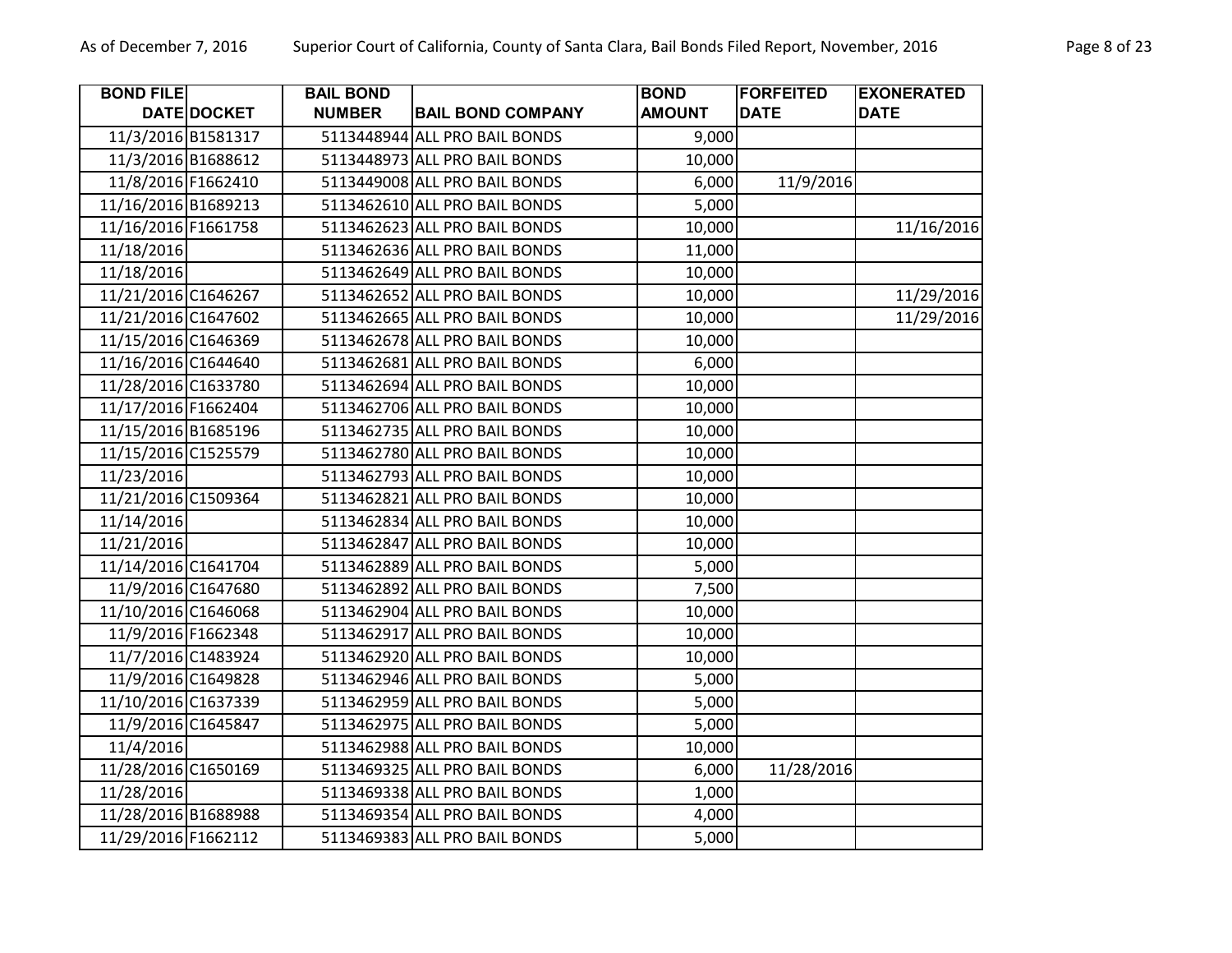| <b>BOND FILE</b>    |             | <b>BAIL BOND</b> |                               | <b>BOND</b>   | <b>FORFEITED</b> | <b>EXONERATED</b> |
|---------------------|-------------|------------------|-------------------------------|---------------|------------------|-------------------|
|                     | DATE DOCKET | <b>NUMBER</b>    | <b>BAIL BOND COMPANY</b>      | <b>AMOUNT</b> | <b>DATE</b>      | <b>DATE</b>       |
| 11/28/2016 C1648047 |             |                  | 5113469396 ALL PRO BAIL BONDS | 5,000         |                  |                   |
| 11/28/2016 C1521433 |             |                  | 5113469408 ALL PRO BAIL BONDS | 5,000         |                  |                   |
| 11/28/2016 C1645384 |             |                  | 5113469411 ALL PRO BAIL BONDS | 5,000         |                  |                   |
| 11/23/2016 C1643827 |             |                  | 5113469437 ALL PRO BAIL BONDS | 10,000        |                  |                   |
| 11/22/2016 C1650170 |             |                  | 5113469440 ALL PRO BAIL BONDS | 5,000         |                  |                   |
| 11/22/2016          |             |                  | 5113469453 ALL PRO BAIL BONDS | 5,000         |                  |                   |
| 11/22/2016          |             |                  | 5113469466 ALL PRO BAIL BONDS | 11,000        |                  |                   |
| 11/2/2016 C1649817  |             |                  | 5272762707 ALL PRO BAIL BONDS | 26,000        |                  |                   |
| 11/7/2016 C1641684  |             |                  | 5272762723 ALL PRO BAIL BONDS | 5,000         | 12/5/2016        |                   |
| 11/3/2016           |             |                  | 5272762736 ALL PRO BAIL BONDS | 25,000        |                  |                   |
| 11/3/2016           |             |                  | 5272762749 ALL PRO BAIL BONDS | 25,000        |                  |                   |
| 11/8/2016 F1661486  |             |                  | 5272762752 ALL PRO BAIL BONDS | 20,000        |                  |                   |
| 11/9/2016 C1649671  |             |                  | 5272762794 ALL PRO BAIL BONDS | 16,000        |                  |                   |
| 11/15/2016          |             |                  | 5272762806 ALL PRO BAIL BONDS | 15,000        |                  |                   |
| 11/15/2016 B1689026 |             |                  | 5272762819 ALL PRO BAIL BONDS | 12,000        | 11/15/2016       |                   |
| 11/21/2016          |             |                  | 5272762822 ALL PRO BAIL BONDS | 20,000        |                  |                   |
| 11/22/2016          |             |                  | 5272762835 ALL PRO BAIL BONDS | 15,000        |                  |                   |
| 11/22/2016 C1066036 |             |                  | 5272762848 ALL PRO BAIL BONDS | 10,000        |                  |                   |
| 11/28/2016 C1526175 |             |                  | 5272762851 ALL PRO BAIL BONDS | 15,000        | 11/28/2016       |                   |
| 11/29/2016          |             |                  | 5272762864 ALL PRO BAIL BONDS | 25,000        |                  |                   |
| 11/30/2016 F1662783 |             |                  | 5272762893 ALL PRO BAIL BONDS | 20,000        |                  |                   |
| 11/7/2016           |             |                  | 5272780356 ALL PRO BAIL BONDS | 23,000        |                  |                   |
| 11/8/2016           |             |                  | 5272780369 ALL PRO BAIL BONDS | 15,000        |                  |                   |
| 11/1/2016           |             |                  | 5272780372 ALL PRO BAIL BONDS | 25,000        |                  |                   |
| 11/16/2016 B1582446 |             |                  | 5272781676 ALL PRO BAIL BONDS | 15,000        |                  |                   |
| 11/2/2016 C1524360  |             |                  | 5272782631 ALL PRO BAIL BONDS | 25,000        | 12/2/2016        |                   |
| 11/29/2016 C1629069 |             |                  | 5272806182 ALL PRO BAIL BONDS | 7,500         |                  |                   |
| 11/28/2016 C1643575 |             |                  | 5272816709 ALL PRO BAIL BONDS | 25,000        |                  |                   |
| 11/18/2016 C1513821 |             |                  | 5272816712 ALL PRO BAIL BONDS | 25,000        |                  |                   |
| 11/15/2016 B1685501 |             |                  | 5272816725 ALL PRO BAIL BONDS | 25,000        |                  |                   |
| 11/29/2016 B1689201 |             |                  | 5272816738 ALL PRO BAIL BONDS | 16,000        |                  |                   |
| 11/21/2016 C1636273 |             |                  | 5272816741 ALL PRO BAIL BONDS | 25,000        |                  |                   |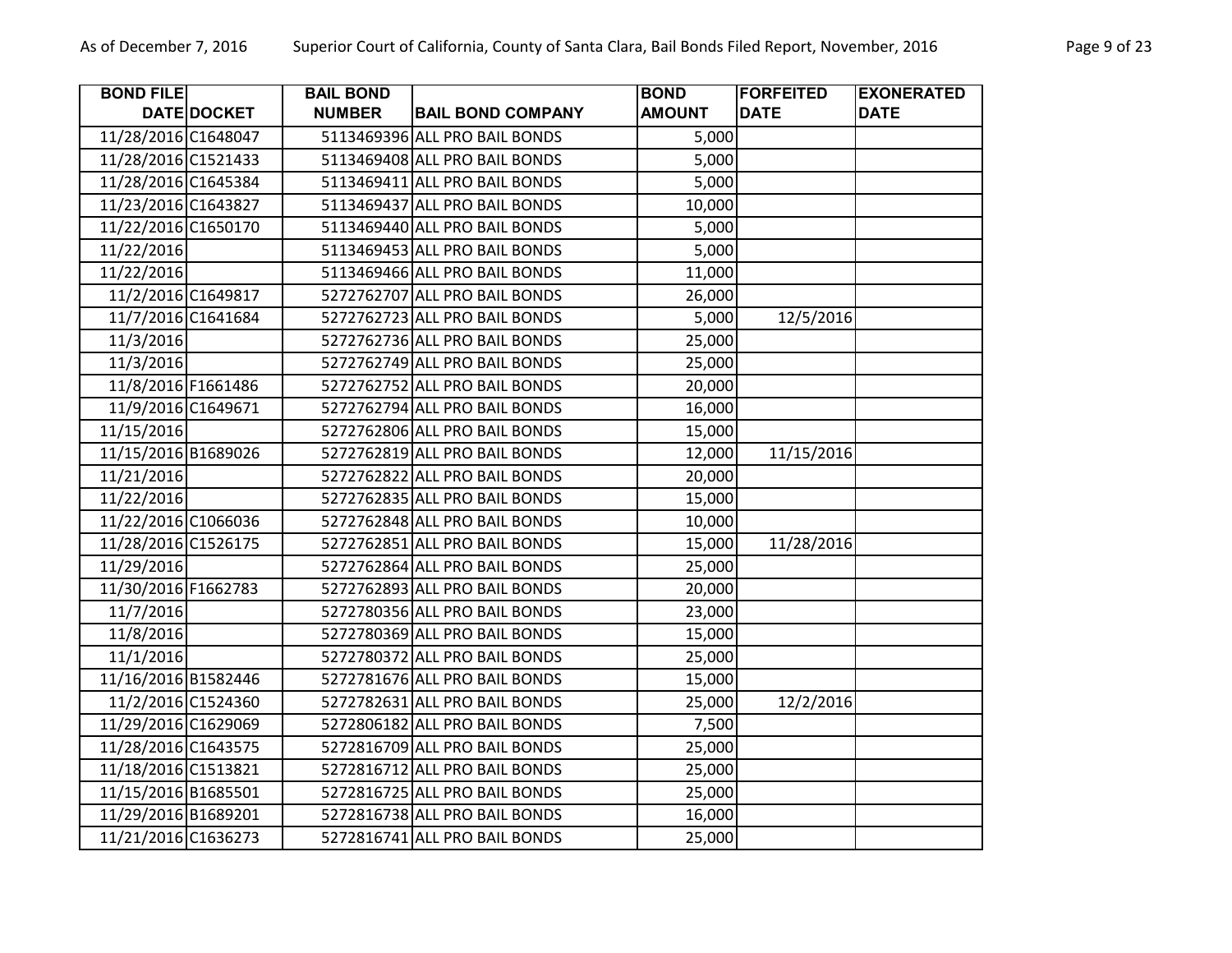| <b>BOND FILE</b>    |                    | <b>BAIL BOND</b> |                               | <b>BOND</b>   | <b>FORFEITED</b> | <b>EXONERATED</b> |
|---------------------|--------------------|------------------|-------------------------------|---------------|------------------|-------------------|
|                     | DATE DOCKET        | <b>NUMBER</b>    | <b>BAIL BOND COMPANY</b>      | <b>AMOUNT</b> | <b>DATE</b>      | <b>DATE</b>       |
| 11/15/2016          |                    |                  | 5272816754 ALL PRO BAIL BONDS | 15,000        |                  |                   |
| 11/28/2016          |                    |                  | 5272816767 ALL PRO BAIL BONDS | 25,000        |                  |                   |
| 11/16/2016          |                    |                  | 5272816770 ALL PRO BAIL BONDS | 25,000        |                  |                   |
| 11/21/2016          |                    |                  | 5272816783 ALL PRO BAIL BONDS | 15,000        |                  |                   |
| 11/21/2016 C1650163 |                    |                  | 5272816796 ALL PRO BAIL BONDS | 15,000        |                  |                   |
| 11/21/2016          |                    |                  | 5272816808 ALL PRO BAIL BONDS | 20,000        |                  |                   |
| 11/14/2016 C1637129 |                    |                  | 5272816811 ALL PRO BAIL BONDS | 20,000        |                  |                   |
| 11/7/2016           |                    |                  | 5272816824 ALL PRO BAIL BONDS | 15,000        |                  |                   |
| 11/9/2016           |                    |                  | 5272816837 ALL PRO BAIL BONDS | 15,000        |                  |                   |
| 11/30/2016 C1518705 |                    |                  | 5272822456 ALL PRO BAIL BONDS | 15,000        |                  |                   |
| 11/30/2016 C1514019 |                    |                  | 5272822469 ALL PRO BAIL BONDS | 15,000        |                  |                   |
| 11/28/2016          |                    |                  | 5272822513 ALL PRO BAIL BONDS | 15,000        |                  |                   |
| 11/29/2016          |                    |                  | 5272822539 ALL PRO BAIL BONDS | 15,000        |                  |                   |
| 11/28/2016 C1639865 |                    |                  | 5272822542 ALL PRO BAIL BONDS | 25,000        |                  |                   |
| 11/23/2016          |                    |                  | 5272822568 ALL PRO BAIL BONDS | 25,000        |                  |                   |
| 11/21/2016          |                    |                  | 5272822571 ALL PRO BAIL BONDS | 25,000        |                  |                   |
| 11/21/2016          |                    |                  | 5272822584 ALL PRO BAIL BONDS | 21,000        |                  |                   |
| 11/28/2016          |                    |                  | 5272822597 ALL PRO BAIL BONDS | 12,000        |                  |                   |
| 11/10/2016          |                    |                  | 5551587876 ALL PRO BAIL BONDS | 30,000        |                  |                   |
|                     | 11/9/2016 C1647405 |                  | 5551626959 ALL PRO BAIL BONDS | 50,000        |                  |                   |
|                     | 11/1/2016 C1647955 |                  | 5551627154 ALL PRO BAIL BONDS | 50,000        |                  |                   |
| 11/10/2016 C1649811 |                    |                  | 5551637953 ALL PRO BAIL BONDS | 50,000        |                  |                   |
| 11/7/2016           |                    |                  | 5551637966 ALL PRO BAIL BONDS | 31,000        |                  |                   |
| 11/15/2016 C1647674 |                    |                  | 5551637979 ALL PRO BAIL BONDS | 36,000        |                  |                   |
| 11/15/2016 C1650871 |                    |                  | 5551637982 ALL PRO BAIL BONDS | 50,000        |                  |                   |
| 11/17/2016 B1688793 |                    |                  | 5551638020 ALL PRO BAIL BONDS | 50,000        |                  |                   |
| 11/21/2016          |                    |                  | 5551638033 ALL PRO BAIL BONDS | 52,000        |                  |                   |
| 11/28/2016 C1647033 |                    |                  | 5551638046 ALL PRO BAIL BONDS | 50,000        | 11/28/2016       |                   |
| 11/23/2016 C1652012 |                    |                  | 5551638059 ALL PRO BAIL BONDS | 36,000        |                  |                   |
| 11/21/2016          |                    |                  | 5551644735 ALL PRO BAIL BONDS | 43,000        |                  |                   |
| 11/15/2016          |                    |                  | 5551703333 ALL PRO BAIL BONDS | 36,000        |                  |                   |
|                     | 11/9/2016 C1646994 |                  | 5551703346 ALL PRO BAIL BONDS | 35,000        |                  |                   |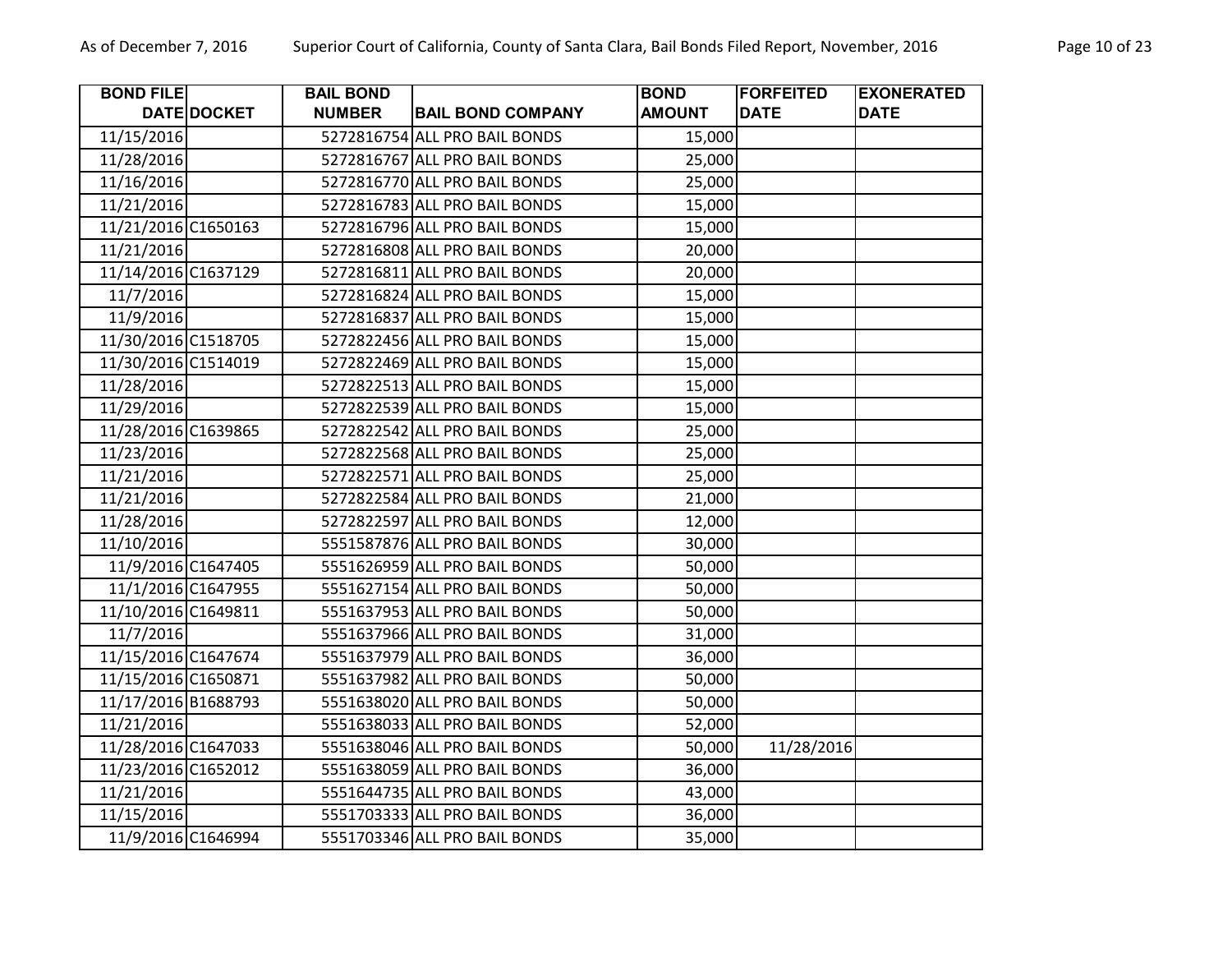| <b>BOND FILE</b>    |                    | <b>BAIL BOND</b> |                                   | <b>BOND</b>   | <b>FORFEITED</b> | <b>EXONERATED</b> |
|---------------------|--------------------|------------------|-----------------------------------|---------------|------------------|-------------------|
|                     | DATE DOCKET        | <b>NUMBER</b>    | <b>BAIL BOND COMPANY</b>          | <b>AMOUNT</b> | <b>DATE</b>      | <b>DATE</b>       |
| 11/9/2016           |                    |                  | 5551703359 ALL PRO BAIL BONDS     | 41,000        |                  |                   |
| 11/7/2016           |                    |                  | 5551703375 ALL PRO BAIL BONDS     | 35,000        |                  |                   |
|                     | 11/7/2016 B1689218 |                  | 5551703388 ALL PRO BAIL BONDS     | 50,000        |                  |                   |
| 11/1/2016 F1661970  |                    | AB00856802       | <b>ALLERGIC TO HANDCUFFS BAIL</b> | 10,000        |                  |                   |
| 11/28/2016 C1515733 |                    | IS30K198991      | <b>AMIGO BAIL BONDS</b>           | 5,000         |                  |                   |
| 11/22/2016 B1687814 |                    | IS30K198993      | AMIGO BAIL BONDS                  | 20,000        |                  |                   |
|                     | 11/1/2016 B1475310 |                  | 5113442939 ANGEL LOPEZ BAIL BONDS | 10,000        |                  |                   |
| 11/28/2016 C1650604 |                    |                  | 5113442942 ANGEL LOPEZ BAIL BONDS | 10,000        |                  |                   |
| 11/30/2016 C1647694 |                    |                  | 5113442955 ANGEL LOPEZ BAIL BONDS | 7,500         |                  |                   |
| 11/22/2016          |                    | T10050566687     | <b>BAD BOYS BAIL BONDS</b>        | 75,000        |                  |                   |
| 11/16/2016          |                    | T10050568827     | <b>BAD BOYS BAIL BONDS</b>        | 100,000       |                  |                   |
|                     | 11/9/2016 C1509298 | T10050571766     | <b>BAD BOYS BAIL BONDS</b>        | 100,000       |                  |                   |
| 11/15/2016 B1689053 |                    | T10050578350     | <b>BAD BOYS BAIL BONDS</b>        | 60,000        | 11/16/2016       |                   |
| 11/14/2016          |                    | T10050586117     | <b>BAD BOYS BAIL BONDS</b>        | 62,000        |                  |                   |
| 11/14/2016 C1648077 |                    | T10050588967     | <b>BAD BOYS BAIL BONDS</b>        | 75,000        |                  |                   |
|                     | 11/9/2016 C1646984 | T105057664       | <b>BAD BOYS BAIL BONDS</b>        | 5,000         |                  |                   |
| 11/9/2016 C1635583  |                    | T1050582991      | <b>BAD BOYS BAIL BONDS</b>        | 5,000         |                  |                   |
| 11/15/2016 C1647041 |                    | T1050583511      | <b>BAD BOYS BAIL BONDS</b>        | 5,000         |                  |                   |
| 11/15/2016          |                    | T1050583512      | <b>BAD BOYS BAIL BONDS</b>        | 10,000        |                  |                   |
| 11/22/2016 C1518542 |                    | T1050583514      | <b>BAD BOYS BAIL BONDS</b>        | 10,000        |                  |                   |
| 11/9/2016 B1687094  |                    | T1050583716      | <b>BAD BOYS BAIL BONDS</b>        | 10,000        |                  |                   |
| 11/14/2016          |                    | T1050583717      | <b>BAD BOYS BAIL BONDS</b>        | 10,000        |                  |                   |
| 11/23/2016 C1647487 |                    | T1050586790      | <b>BAD BOYS BAIL BONDS</b>        | 7,500         |                  |                   |
| 11/21/2016          |                    | T1050586791      | <b>BAD BOYS BAIL BONDS</b>        | 10,000        |                  |                   |
|                     | 11/9/2016 C1648310 | T1050587663      | <b>BAD BOYS BAIL BONDS</b>        | 10,000        |                  |                   |
| 11/7/2016           |                    | T1050587665      | <b>BAD BOYS BAIL BONDS</b>        | 10,000        |                  |                   |
|                     | 11/9/2016 C1644827 | T1050587666      | <b>BAD BOYS BAIL BONDS</b>        | 7,500         |                  |                   |
| 11/15/2016 C1647399 |                    | T1050587668      | <b>BAD BOYS BAIL BONDS</b>        | 10,000        |                  |                   |
| 11/7/2016           |                    | T1050587670      | <b>BAD BOYS BAIL BONDS</b>        | 10,000        |                  |                   |
| 11/10/2016 F1662264 |                    | T1050587671      | <b>BAD BOYS BAIL BONDS</b>        | 10,000        |                  |                   |
| 11/22/2016 C1361473 |                    | T1050588688      | <b>BAD BOYS BAIL BONDS</b>        | 10,000        |                  |                   |
| 11/21/2016          |                    | T1050589939      | <b>BAD BOYS BAIL BONDS</b>        | 10,000        |                  |                   |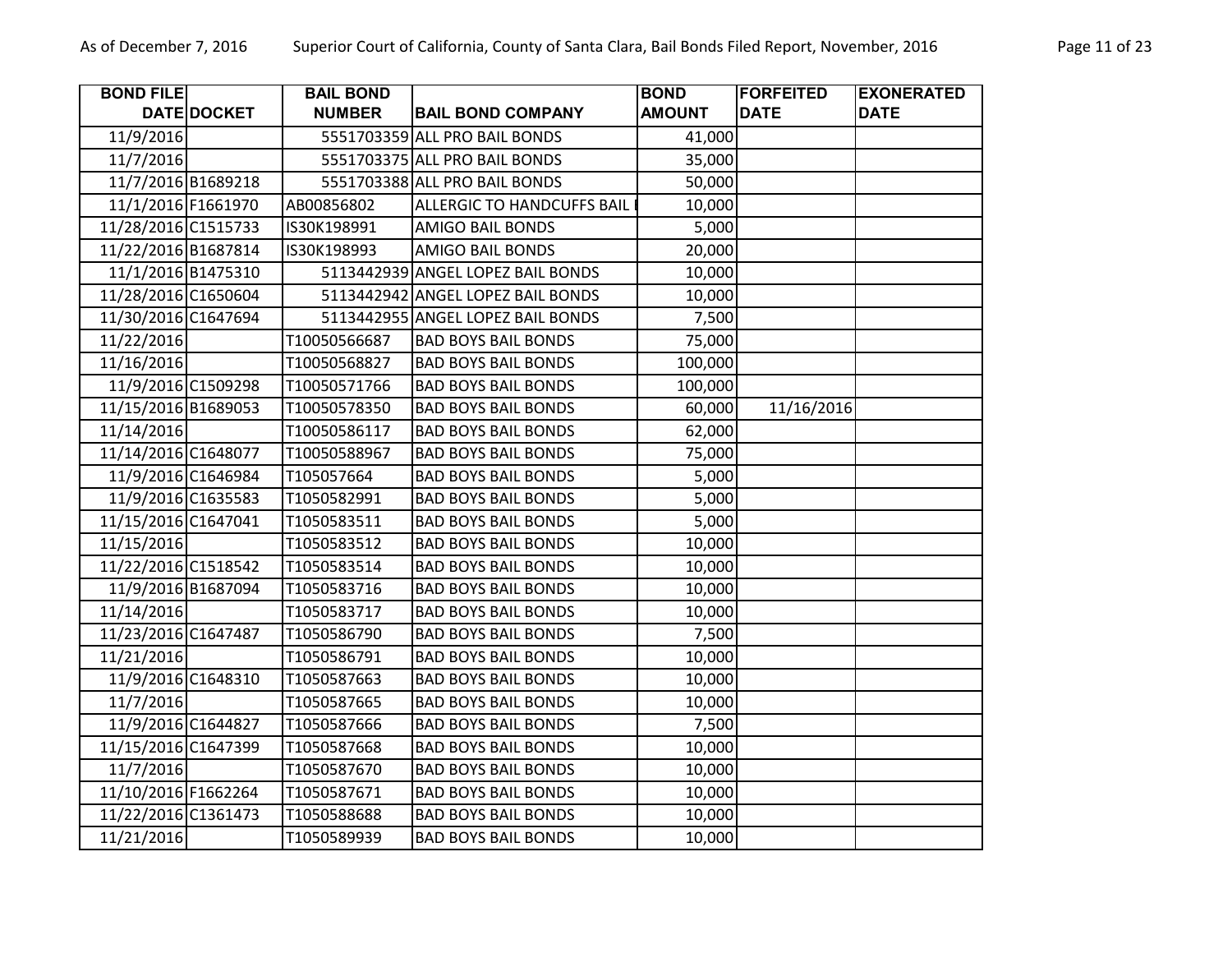| Vovember, 2016 | Pago |
|----------------|------|
|                |      |

| <b>BOND FILE</b>    |                    | <b>BAIL BOND</b> |                            | <b>BOND</b>   | <b>FORFEITED</b> | <b>EXONERATED</b> |
|---------------------|--------------------|------------------|----------------------------|---------------|------------------|-------------------|
|                     | DATE DOCKET        | <b>NUMBER</b>    | <b>BAIL BOND COMPANY</b>   | <b>AMOUNT</b> | <b>DATE</b>      | <b>DATE</b>       |
| 11/21/2016          |                    | T1050590271      | <b>BAD BOYS BAIL BONDS</b> | 10,000        |                  |                   |
| 11/17/2016 B1689073 |                    | T1050590272      | <b>BAD BOYS BAIL BONDS</b> | 10,000        |                  |                   |
| 11/28/2016          |                    | T1050591762      | <b>BAD BOYS BAIL BONDS</b> | 6,000         |                  |                   |
| 11/30/2016 C1637964 |                    | T1050591766      | <b>BAD BOYS BAIL BONDS</b> | 10,000        |                  |                   |
| 11/30/2016          |                    | T1050591767      | <b>BAD BOYS BAIL BONDS</b> | 10,000        |                  |                   |
| 11/28/2016          |                    | T1050592384      | <b>BAD BOYS BAIL BONDS</b> | 10,000        |                  |                   |
| 11/30/2016 C1646968 |                    | T1M50574615      | <b>BAD BOYS BAIL BONDS</b> | 350,000       |                  |                   |
| 11/30/2016 C1488872 |                    | T2550501795      | <b>BAD BOYS BAIL BONDS</b> | 12,500        |                  |                   |
| 11/14/2016          |                    | T2550586804      | <b>BAD BOYS BAIL BONDS</b> | 25,000        |                  |                   |
| 11/15/2016          |                    | T2550586805      | <b>BAD BOYS BAIL BONDS</b> | 11,000        |                  |                   |
| 11/14/2016 C1629718 |                    | T2550586806      | <b>BAD BOYS BAIL BONDS</b> | 15,000        |                  |                   |
| 11/14/2016          |                    | T2550586808      | <b>BAD BOYS BAIL BONDS</b> | 15,000        |                  |                   |
| 11/15/2016 B1579701 |                    | T2550586809      | <b>BAD BOYS BAIL BONDS</b> | 25,000        |                  |                   |
| 11/14/2016 C1650148 |                    | T2550586810      | <b>BAD BOYS BAIL BONDS</b> | 25,000        |                  |                   |
| 11/16/2016 F1662522 |                    | T2550586811      | <b>BAD BOYS BAIL BONDS</b> | 12,000        |                  | 12/5/2016         |
| 11/1/2016           |                    | T2550586813      | <b>BAD BOYS BAIL BONDS</b> | 16,000        |                  |                   |
|                     | 11/3/2016 C1649661 | T2550587694      | <b>BAD BOYS BAIL BONDS</b> | 25,000        |                  |                   |
|                     | 11/3/2016 C1649155 | T2550587695      | <b>BAD BOYS BAIL BONDS</b> | 15,000        |                  |                   |
|                     | 11/4/2016 C1504845 | T2550587696      | <b>BAD BOYS BAIL BONDS</b> | 25,000        |                  |                   |
|                     | 11/4/2016 B1578109 | T2550587697      | <b>BAD BOYS BAIL BONDS</b> | 25,000        |                  |                   |
| 11/14/2016 C1513019 |                    | T2550587703      | <b>BAD BOYS BAIL BONDS</b> | 20,000        |                  |                   |
| 11/15/2016 C1650037 |                    | T2550588450      | <b>BAD BOYS BAIL BONDS</b> | 25,000        |                  |                   |
| 11/28/2016          |                    | T2550588947      | <b>BAD BOYS BAIL BONDS</b> | 20,000        |                  |                   |
| 11/16/2016 C1647006 |                    | T2550588948      | <b>BAD BOYS BAIL BONDS</b> | 25,000        |                  |                   |
| 11/21/2016          |                    | T2550588951      | <b>BAD BOYS BAIL BONDS</b> | 25,000        |                  |                   |
| 11/14/2016          |                    | T2550588952      | <b>BAD BOYS BAIL BONDS</b> | 25,000        |                  |                   |
| 11/23/2016          |                    | T2550589104      | <b>BAD BOYS BAIL BONDS</b> | 25,000        |                  |                   |
| 11/23/2016 C1639439 |                    | T2550589928      | <b>BAD BOYS BAIL BONDS</b> | 5,000         |                  |                   |
| 11/23/2016          |                    | T2550589949      | <b>BAD BOYS BAIL BONDS</b> | 25,000        |                  |                   |
| 11/22/2016          |                    | T2550589950      | <b>BAD BOYS BAIL BONDS</b> | 25,000        |                  |                   |
| 11/23/2016 C1646354 |                    | T2550589951      | <b>BAD BOYS BAIL BONDS</b> | 15,000        |                  |                   |
| 11/21/2016 C1645298 |                    | T2550590291      | <b>BAD BOYS BAIL BONDS</b> | 15,000        |                  |                   |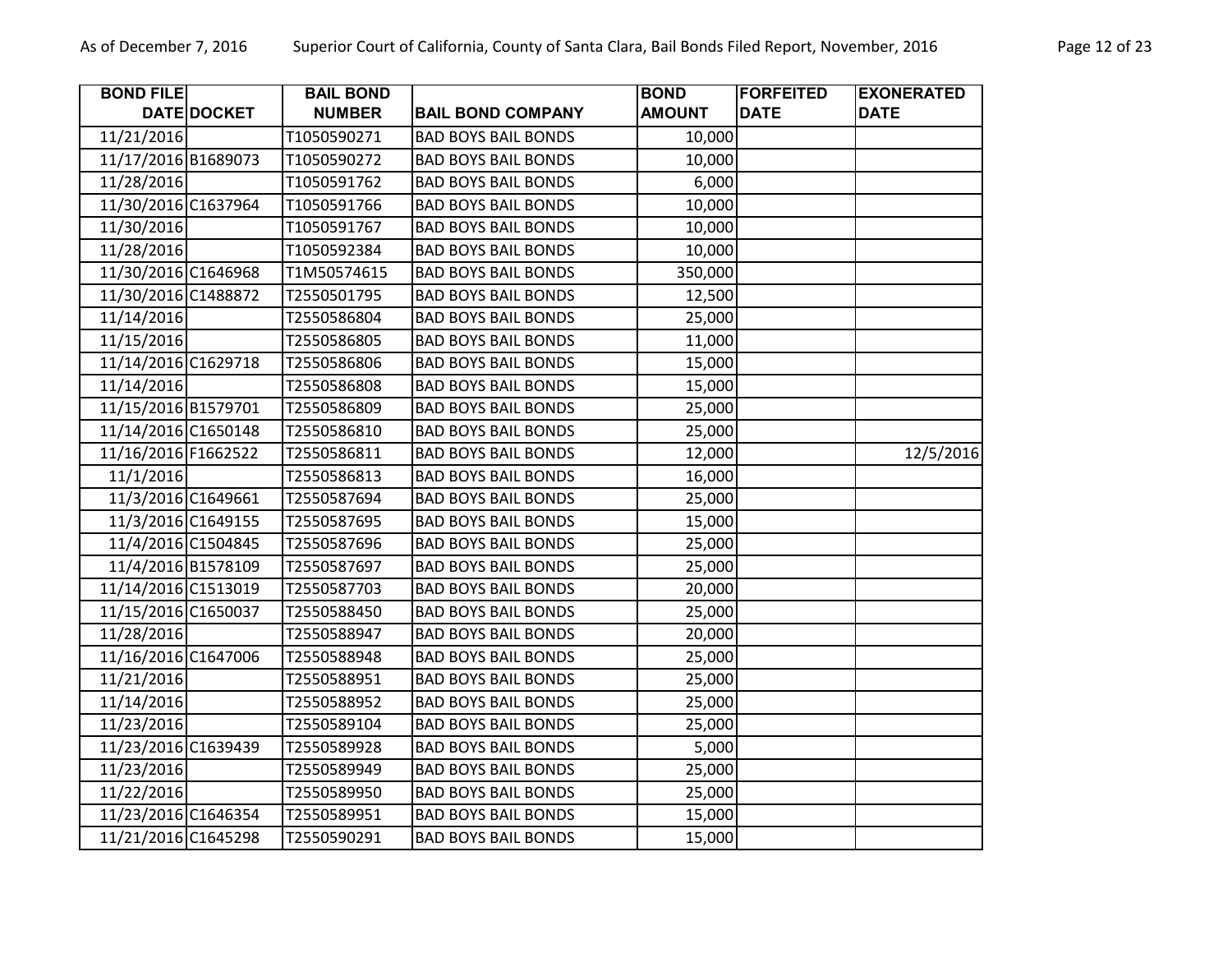| <b>BOND FILE</b>    |                    | <b>BAIL BOND</b> |                            | <b>BOND</b>   | <b>FORFEITED</b> | <b>EXONERATED</b> |
|---------------------|--------------------|------------------|----------------------------|---------------|------------------|-------------------|
|                     | <b>DATE DOCKET</b> | <b>NUMBER</b>    | <b>BAIL BOND COMPANY</b>   | <b>AMOUNT</b> | <b>DATE</b>      | <b>DATE</b>       |
| 11/28/2016          |                    | T2550591789      | <b>BAD BOYS BAIL BONDS</b> | 25,000        |                  |                   |
| 11/28/2016          |                    | T2550591790      | <b>BAD BOYS BAIL BONDS</b> | 25,000        |                  |                   |
| 11/28/2016 C1647396 |                    | T2550591791      | <b>BAD BOYS BAIL BONDS</b> | 10,000        |                  |                   |
| 11/30/2016          |                    | T2550591793      | <b>BAD BOYS BAIL BONDS</b> | 25,000        |                  |                   |
| 11/30/2016 B1689345 |                    | T2550591794      | <b>BAD BOYS BAIL BONDS</b> | 12,000        |                  |                   |
|                     | 11/4/2016 C1634059 | T50050586120     | <b>BAD BOYS BAIL BONDS</b> | 150,000       |                  |                   |
| 11/21/2016 C1650300 |                    | T50050588716     | <b>BAD BOYS BAIL BONDS</b> | 200,000       |                  |                   |
| 11/18/2016 C1651065 |                    | T50050589980     | <b>BAD BOYS BAIL BONDS</b> | 110,000       |                  |                   |
|                     | 11/9/2016 C1645839 | T5050574983      | <b>BAD BOYS BAIL BONDS</b> | 5,000         |                  |                   |
|                     | 11/8/2016 B1688794 | T5050583029      | <b>BAD BOYS BAIL BONDS</b> | 20,000        |                  |                   |
|                     | 11/9/2016 C1647017 | T5050583030      | <b>BAD BOYS BAIL BONDS</b> | 40,000        |                  |                   |
|                     | 11/1/2016 C1646968 | T5050583031      | <b>BAD BOYS BAIL BONDS</b> | 50,000        |                  |                   |
| 11/23/2016          |                    | T5050583555      | <b>BAD BOYS BAIL BONDS</b> | 50,000        |                  |                   |
| 11/28/2016          |                    | T5050583556      | <b>BAD BOYS BAIL BONDS</b> | 1,000         |                  |                   |
|                     | 11/1/2016 C1646968 | T5050583733      | <b>BAD BOYS BAIL BONDS</b> | 50,000        |                  |                   |
| 11/8/2016           |                    | T5050587735      | <b>BAD BOYS BAIL BONDS</b> | 35,000        |                  |                   |
| 11/21/2016 F1556904 |                    | T5050587736      | <b>BAD BOYS BAIL BONDS</b> | 35,000        |                  |                   |
| 11/14/2016          |                    | T5050587737      | <b>BAD BOYS BAIL BONDS</b> | 15,000        |                  |                   |
|                     | 11/9/2016 C1645842 | T5050587738      | <b>BAD BOYS BAIL BONDS</b> | 25,000        |                  |                   |
| 11/7/2016           |                    | T5050587739      | <b>BAD BOYS BAIL BONDS</b> | 35,000        |                  |                   |
| 11/8/2016 F1662641  |                    | T5050587740      | <b>BAD BOYS BAIL BONDS</b> | 16,000        |                  |                   |
| 11/15/2016 B1688885 |                    | T5050588709      | <b>BAD BOYS BAIL BONDS</b> | 40,000        |                  |                   |
| 11/15/2016          |                    | T5050588710      | <b>BAD BOYS BAIL BONDS</b> | 50,000        |                  |                   |
| 11/22/2016 B1689343 |                    | T5050589972      | <b>BAD BOYS BAIL BONDS</b> | 30,000        |                  |                   |
| 11/28/2016          |                    | T5050589973      | <b>BAD BOYS BAIL BONDS</b> | 50,000        |                  |                   |
|                     | 11/7/2016 C1643707 | T550582362       | <b>BAD BOYS BAIL BONDS</b> | 5,000         |                  |                   |
| 11/15/2016 B1688718 |                    | T550582975       | <b>BAD BOYS BAIL BONDS</b> | 5,000         |                  |                   |
|                     | 11/9/2016 C1647427 | T550582977       | <b>BAD BOYS BAIL BONDS</b> | 2,000         |                  |                   |
| 11/30/2016 C1644838 |                    | T550583504       | <b>BAD BOYS BAIL BONDS</b> | 5,000         |                  |                   |
|                     | 11/3/2016 C1643264 | T550587648       | <b>BAD BOYS BAIL BONDS</b> | 5,000         |                  |                   |
| 11/7/2016           |                    | T550587649       | <b>BAD BOYS BAIL BONDS</b> | 5,000         |                  |                   |
| 11/7/2016           |                    | T550587650       | <b>BAD BOYS BAIL BONDS</b> | 5,000         |                  |                   |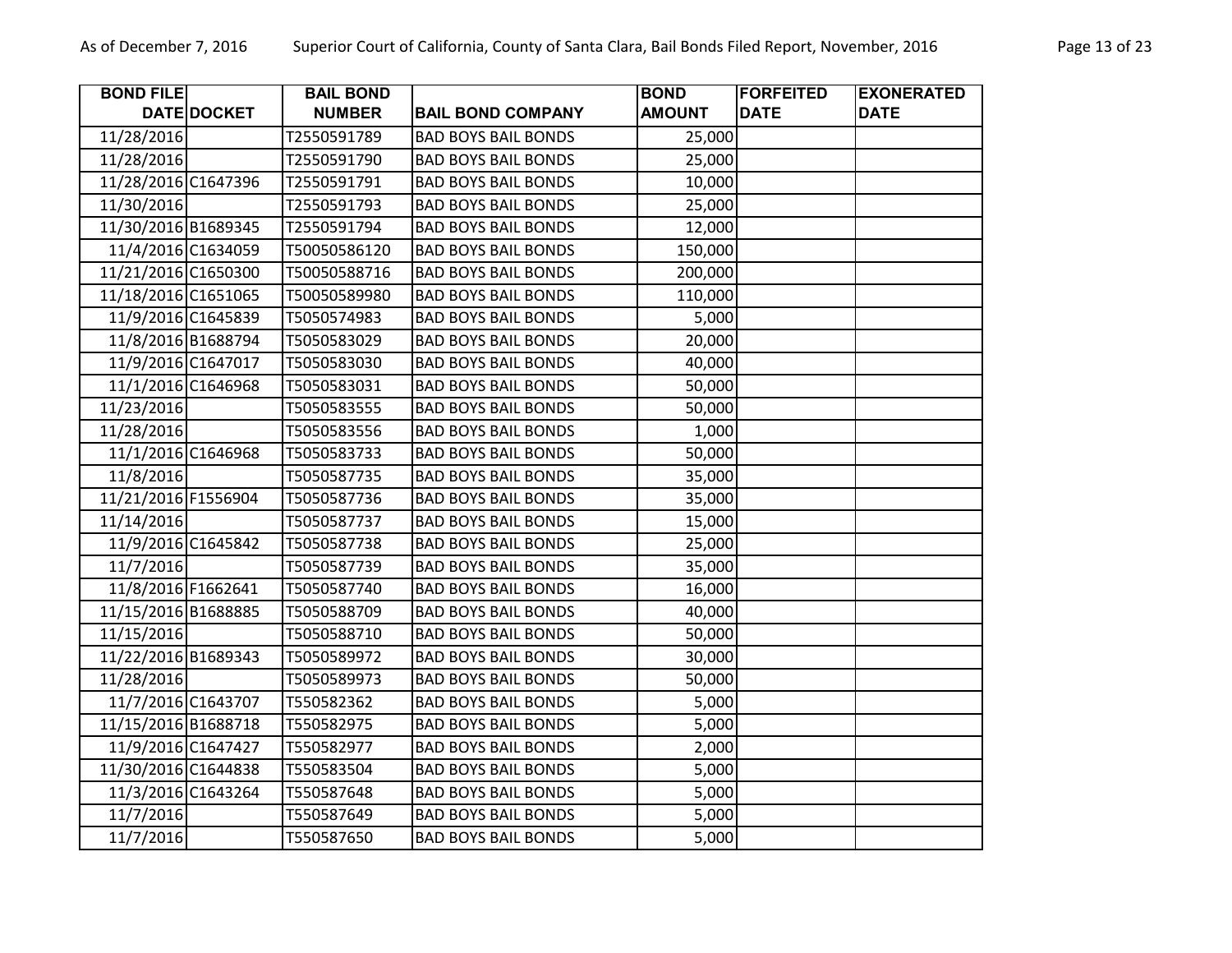| <b>BOND FILE</b>    |                    | <b>BAIL BOND</b> |                                | <b>BOND</b>   | <b>FORFEITED</b> | <b>EXONERATED</b> |
|---------------------|--------------------|------------------|--------------------------------|---------------|------------------|-------------------|
|                     | DATE DOCKET        | <b>NUMBER</b>    | <b>BAIL BOND COMPANY</b>       | <b>AMOUNT</b> | <b>DATE</b>      | <b>DATE</b>       |
| 11/29/2016 C1649458 |                    | T550589925       | <b>BAD BOYS BAIL BONDS</b>     | 5,000         |                  |                   |
| 11/21/2016 F1661697 |                    | T550589927       | <b>BAD BOYS BAIL BONDS</b>     | 5,000         |                  |                   |
| 11/21/2016          |                    | T550589929       | <b>BAD BOYS BAIL BONDS</b>     | 5,000         |                  |                   |
| 11/18/2016 C1525625 |                    | T550589930       | <b>BAD BOYS BAIL BONDS</b>     | 5,000         |                  |                   |
| 11/21/2016 C1647011 |                    | T550590257       | <b>BAD BOYS BAIL BONDS</b>     | 5,000         |                  |                   |
| 11/14/2016          |                    | T7550571003      | <b>BAD BOYS BAIL BONDS</b>     | 10,000        |                  |                   |
| 11/7/2016 F1662382  |                    | AS100141554      | <b>BAIL HOTLINE BAIL BONDS</b> | 56,000        |                  |                   |
|                     | 11/3/2016 B1686534 | AS100141555      | <b>BAIL HOTLINE BAIL BONDS</b> | 75,000        | 11/21/2016       |                   |
| 11/4/2016 C1647302  |                    | AS100141556      | <b>BAIL HOTLINE BAIL BONDS</b> | 85,000        |                  |                   |
| 11/28/2016 C1644142 |                    | AS100141637      | <b>BAIL HOTLINE BAIL BONDS</b> | 100,000       |                  |                   |
| 11/21/2016 C1642192 |                    | AS100141638      | <b>BAIL HOTLINE BAIL BONDS</b> | 100,000       |                  |                   |
| 11/28/2016 C1645539 |                    | AS100141639      | <b>BAIL HOTLINE BAIL BONDS</b> | 75,000        |                  |                   |
|                     | 11/9/2016 C1643580 | AS100142020      | <b>BAIL HOTLINE BAIL BONDS</b> | 50,000        |                  |                   |
| 11/28/2016 C1647084 |                    | AS100142220      | <b>BAIL HOTLINE BAIL BONDS</b> | 87,000        |                  |                   |
| 11/29/2016 F1662157 |                    | AS100142221      | <b>BAIL HOTLINE BAIL BONDS</b> | 100,000       |                  |                   |
| 11/29/2016 C1647870 |                    | AS100142222      | <b>BAIL HOTLINE BAIL BONDS</b> | 65,000        | 11/30/2016       |                   |
| 11/7/2016 F1556517  |                    | AS100142877      | <b>BAIL HOTLINE BAIL BONDS</b> | 75,000        |                  |                   |
| 11/7/2016 F1556685  |                    | AS100142878      | <b>BAIL HOTLINE BAIL BONDS</b> | 100,000       |                  |                   |
| 11/10/2016          |                    | AS100142879      | <b>BAIL HOTLINE BAIL BONDS</b> | 80,000        |                  |                   |
| 11/18/2016 C1650742 |                    | AS100143036      | <b>BAIL HOTLINE BAIL BONDS</b> | 75,000        |                  | 12/2/2016         |
| 11/10/2016          |                    | AS100143037      | <b>BAIL HOTLINE BAIL BONDS</b> | 80,000        |                  |                   |
| 11/18/2016 C1646215 |                    | AS100143038      | <b>BAIL HOTLINE BAIL BONDS</b> | 75,000        |                  |                   |
| 11/14/2016 C1648689 |                    | AS100143039      | <b>BAIL HOTLINE BAIL BONDS</b> | 63,000        |                  |                   |
| 11/18/2016 C1649156 |                    | AS100143040      | <b>BAIL HOTLINE BAIL BONDS</b> | 50,000        |                  |                   |
| 11/14/2016 C1650482 |                    | AS150100070      | <b>BAIL HOTLINE BAIL BONDS</b> | 101,000       |                  |                   |
| 11/4/2016 C1643905  |                    | AS150100071      | <b>BAIL HOTLINE BAIL BONDS</b> | 135,000       |                  |                   |
| 11/28/2016 C1636394 |                    | AS150100083      | <b>BAIL HOTLINE BAIL BONDS</b> | 150,000       |                  |                   |
| 11/18/2016 C1651065 |                    | AS150100109      | <b>BAIL HOTLINE BAIL BONDS</b> | 116,000       |                  |                   |
| 11/18/2016 C1651065 |                    | AS150100167      | <b>BAIL HOTLINE BAIL BONDS</b> | 110,000       |                  |                   |
| 11/7/2016 B1472035  |                    | AS15464760       | <b>BAIL HOTLINE BAIL BONDS</b> | 15,000        | 11/29/2016       |                   |
|                     | 11/7/2016 C1480314 | AS15465002       | <b>BAIL HOTLINE BAIL BONDS</b> | 15,000        | 11/28/2016       |                   |
|                     | 11/9/2016 C1510259 | AS15465755       | <b>BAIL HOTLINE BAIL BONDS</b> | 15,000        |                  |                   |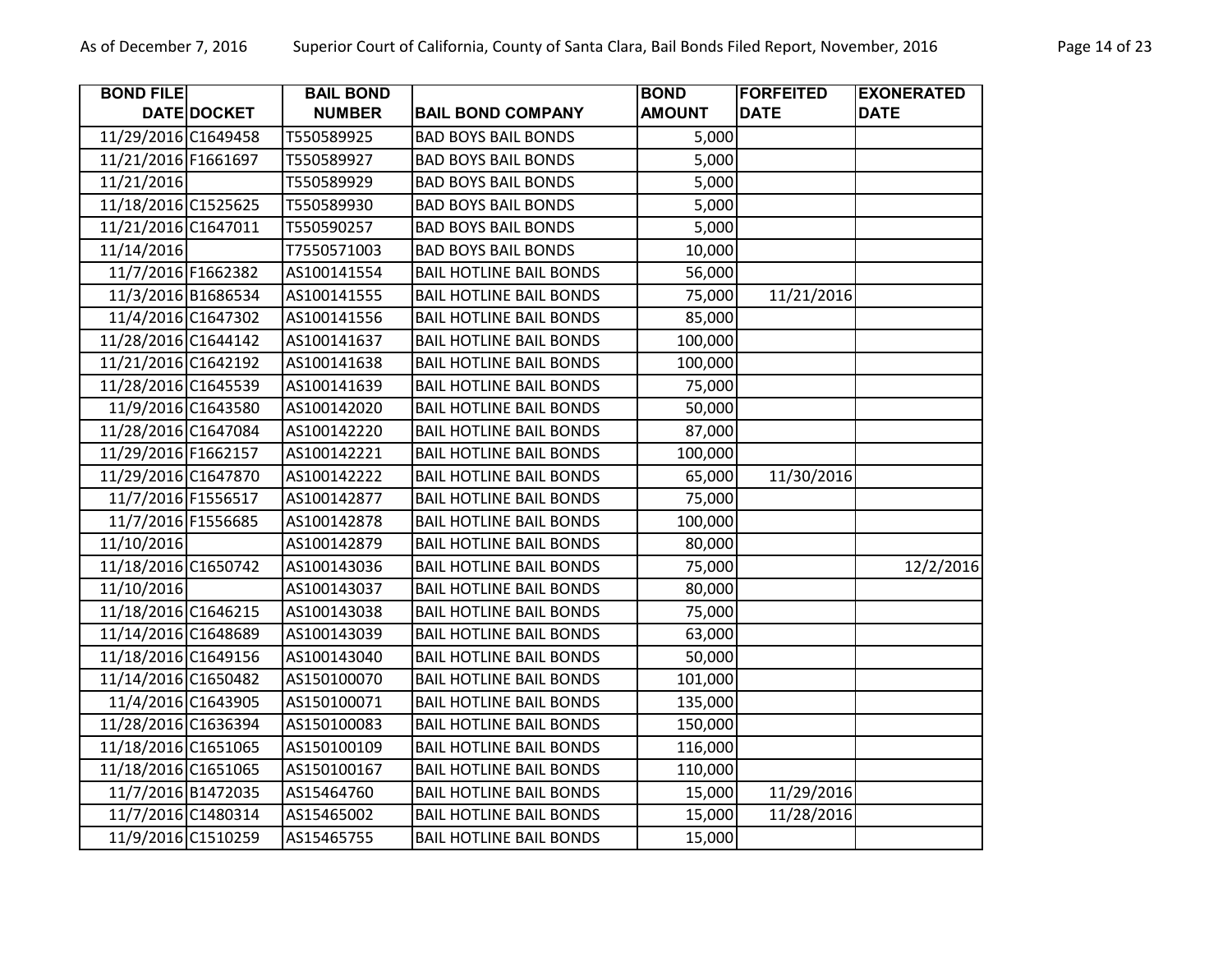| <b>BOND FILE</b>    |                    | <b>BAIL BOND</b>  |                                | <b>BOND</b>   | <b>FORFEITED</b> | <b>EXONERATED</b> |
|---------------------|--------------------|-------------------|--------------------------------|---------------|------------------|-------------------|
|                     | DATE DOCKET        | <b>NUMBER</b>     | <b>BAIL BOND COMPANY</b>       | <b>AMOUNT</b> | <b>DATE</b>      | <b>DATE</b>       |
| 11/18/2016 C1368775 |                    | AS15467718        | <b>BAIL HOTLINE BAIL BONDS</b> | 5,000         |                  |                   |
| 11/23/2016 C1647128 |                    | AS15467719        | <b>BAIL HOTLINE BAIL BONDS</b> | 10,000        |                  |                   |
| 11/18/2016 C1648495 |                    | AS15467720        | <b>BAIL HOTLINE BAIL BONDS</b> | 10,000        |                  |                   |
|                     | 11/9/2016 B1689053 | AS15467721        | <b>BAIL HOTLINE BAIL BONDS</b> | 10,000        |                  |                   |
| 11/28/2016 B1687525 |                    | AS15467722        | <b>BAIL HOTLINE BAIL BONDS</b> | 10,000        |                  |                   |
| 11/7/2016           |                    | AS15467723        | <b>BAIL HOTLINE BAIL BONDS</b> | 10,000        |                  |                   |
|                     | 11/2/2016 C1524422 | AS15467724        | <b>BAIL HOTLINE BAIL BONDS</b> | 10,000        |                  |                   |
| 11/14/2016          |                    | AS15468250        | <b>BAIL HOTLINE BAIL BONDS</b> | 10,000        |                  |                   |
| 11/16/2016          |                    | AS15468251        | <b>BAIL HOTLINE BAIL BONDS</b> | 10,000        |                  |                   |
| 11/23/2016 C1637287 |                    | AS15468252        | <b>BAIL HOTLINE BAIL BONDS</b> | 15,000        |                  |                   |
| 11/23/2016          |                    | AS15468253        | <b>BAIL HOTLINE BAIL BONDS</b> | 5,000         |                  |                   |
| 11/21/2016 C1491358 |                    | AS15468254        | <b>BAIL HOTLINE BAIL BONDS</b> | 7,500         |                  |                   |
|                     | 11/7/2016 B1472382 | AS15469154        | <b>BAIL HOTLINE BAIL BONDS</b> | 15,000        | 12/5/2016        |                   |
|                     | 11/7/2016 B1472212 | AS15469155        | <b>BAIL HOTLINE BAIL BONDS</b> | 15,000        | 12/5/2016        |                   |
| 11/30/2016 C1651840 |                    | AS15471623        | <b>BAIL HOTLINE BAIL BONDS</b> | 6,000         |                  |                   |
| 11/30/2016          |                    | AS15471625        | <b>BAIL HOTLINE BAIL BONDS</b> | 15,000        |                  |                   |
| 11/30/2016          |                    | AS15471626        | <b>BAIL HOTLINE BAIL BONDS</b> | 10,000        |                  |                   |
| 11/29/2016          |                    | AS15472099        | <b>BAIL HOTLINE BAIL BONDS</b> | 15,000        |                  |                   |
| 11/28/2016 C1644397 |                    | AS15472101        | <b>BAIL HOTLINE BAIL BONDS</b> | 5,000         |                  |                   |
| 11/29/2016 F1662255 |                    | AS15472102        | <b>BAIL HOTLINE BAIL BONDS</b> | 10,000        |                  |                   |
| 11/22/2016 B1581255 |                    | AS15472103        | <b>BAIL HOTLINE BAIL BONDS</b> | 10,000        |                  |                   |
| 11/22/2016 B1689073 |                    | AS15472104        | <b>BAIL HOTLINE BAIL BONDS</b> | 6,000         |                  |                   |
| 11/29/2016 F1662246 |                    | AS15472105        | <b>BAIL HOTLINE BAIL BONDS</b> | 10,000        |                  |                   |
|                     | 11/1/2016 C1649591 | AS25262642        | <b>BAIL HOTLINE BAIL BONDS</b> | 20,000        |                  |                   |
| 11/15/2016          |                    | AS25264231        | <b>BAIL HOTLINE BAIL BONDS</b> | 25,000        |                  |                   |
| 11/15/2016 C1644023 |                    | AS25264232        | <b>BAIL HOTLINE BAIL BONDS</b> | 15,000        |                  |                   |
| 11/14/2016          |                    | AS25264233        | <b>BAIL HOTLINE BAIL BONDS</b> | 7,000         |                  |                   |
| 11/14/2016          |                    | AS25264235        | <b>BAIL HOTLINE BAIL BONDS</b> | 25,000        |                  |                   |
| 11/14/2016          |                    | 215598 AS25264236 | <b>BAIL HOTLINE BAIL BONDS</b> | 20,000        |                  |                   |
| 11/16/2016 F1662513 |                    | AS25264237        | <b>BAIL HOTLINE BAIL BONDS</b> | 20,000        |                  |                   |
| 11/2/2016           |                    | AS25264722        | <b>BAIL HOTLINE BAIL BONDS</b> | 10,000        |                  |                   |
|                     | 11/8/2016 F1662489 | AS25264725        | <b>BAIL HOTLINE BAIL BONDS</b> | 21,000        |                  |                   |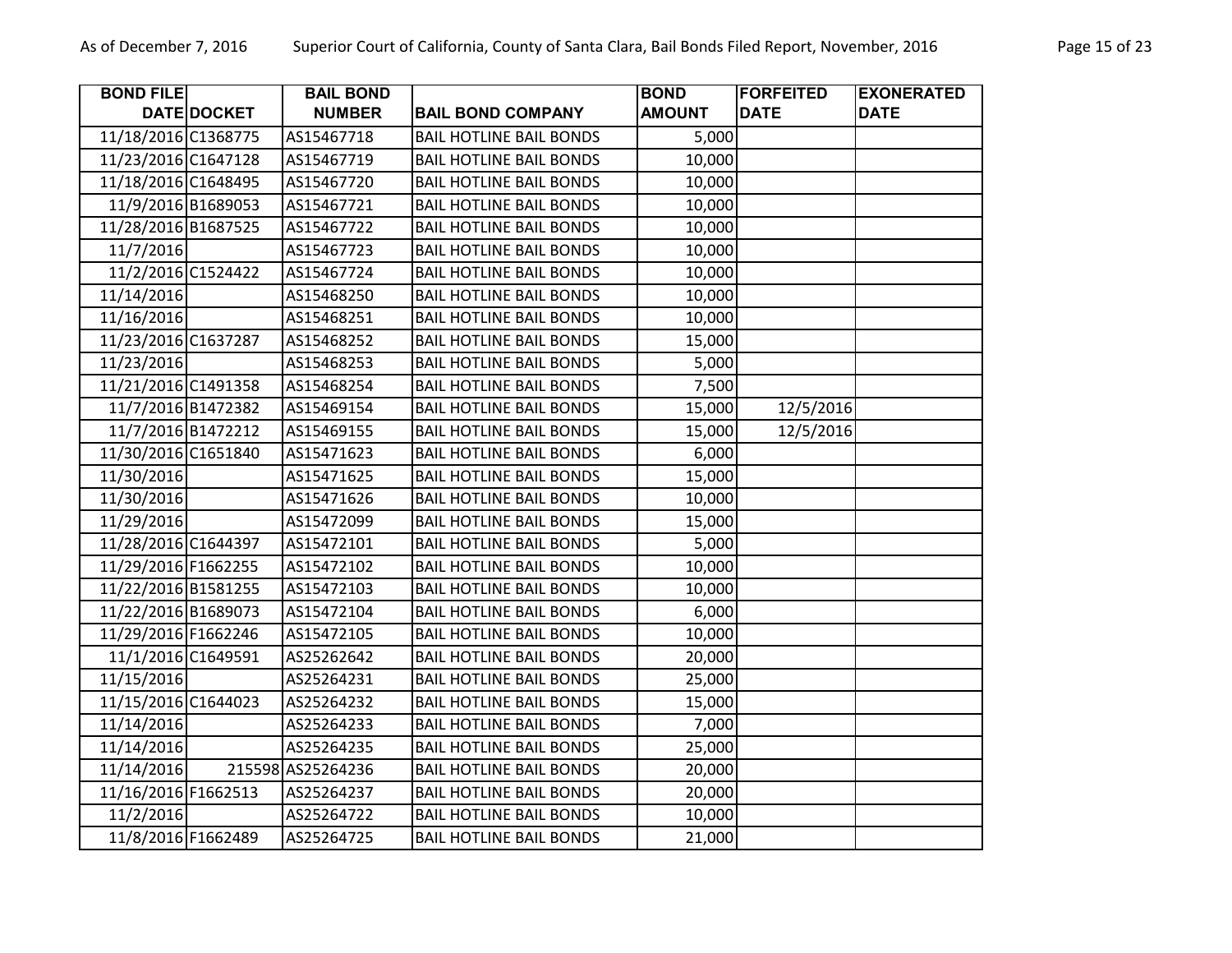| <b>BOND FILE</b>    |                    | <b>BAIL BOND</b> |                                | <b>BOND</b>   | <b>FORFEITED</b> | <b>EXONERATED</b> |
|---------------------|--------------------|------------------|--------------------------------|---------------|------------------|-------------------|
|                     | DATE DOCKET        | <b>NUMBER</b>    | <b>BAIL BOND COMPANY</b>       | <b>AMOUNT</b> | <b>DATE</b>      | <b>DATE</b>       |
|                     | 11/9/2016 C1647402 | AS25264726       | <b>BAIL HOTLINE BAIL BONDS</b> | 10,000        |                  |                   |
| 11/7/2016           |                    | AS25264727       | <b>BAIL HOTLINE BAIL BONDS</b> | 10,000        |                  |                   |
| 11/8/2016           |                    | AS25264728       | <b>BAIL HOTLINE BAIL BONDS</b> | 6,000         |                  |                   |
|                     | 11/9/2016 B1689053 | AS25264962       | <b>BAIL HOTLINE BAIL BONDS</b> | 11,000        |                  |                   |
| 11/16/2016          |                    | AS25264963       | <b>BAIL HOTLINE BAIL BONDS</b> | 25,000        |                  |                   |
| 11/10/2016          |                    | AS25264964       | <b>BAIL HOTLINE BAIL BONDS</b> | 25,000        |                  |                   |
| 11/15/2016          |                    | AS25264965       | <b>BAIL HOTLINE BAIL BONDS</b> | 10,000        |                  |                   |
| 11/18/2016          |                    | AS25265424       | <b>BAIL HOTLINE BAIL BONDS</b> | 10,000        |                  |                   |
| 11/17/2016 B1689075 |                    | AS25265425       | <b>BAIL HOTLINE BAIL BONDS</b> | 25,000        |                  |                   |
| 11/18/2016 C1516151 |                    | AS25265645       | <b>BAIL HOTLINE BAIL BONDS</b> | 15,000        |                  | 12/1/2016         |
| 11/21/2016 C1646479 |                    | AS25265646       | <b>BAIL HOTLINE BAIL BONDS</b> | 25,000        |                  |                   |
| 11/21/2016 C1650912 |                    | AS25265647       | <b>BAIL HOTLINE BAIL BONDS</b> | 25,000        |                  |                   |
| 11/21/2016 C1640875 |                    | AS25265648       | <b>BAIL HOTLINE BAIL BONDS</b> | 20,000        |                  |                   |
| 11/21/2016          |                    | AS25265741       | <b>BAIL HOTLINE BAIL BONDS</b> | 11,000        |                  |                   |
| 11/21/2016 C1520990 |                    | AS25265742       | <b>BAIL HOTLINE BAIL BONDS</b> | 20,000        |                  |                   |
| 11/28/2016          |                    | AS25265743       | <b>BAIL HOTLINE BAIL BONDS</b> | 10,000        |                  |                   |
| 11/28/2016 C1651818 |                    | AS25265744       | <b>BAIL HOTLINE BAIL BONDS</b> | 10,000        |                  |                   |
| 11/28/2016          |                    | AS25265746       | <b>BAIL HOTLINE BAIL BONDS</b> | 10,000        |                  |                   |
| 11/30/2016 B1688450 |                    | AS25265747       | <b>BAIL HOTLINE BAIL BONDS</b> | 25,000        |                  |                   |
| 11/28/2016          |                    | AS25265748       | <b>BAIL HOTLINE BAIL BONDS</b> | 10,000        |                  |                   |
| 11/30/2016          |                    | AS25265749       | <b>BAIL HOTLINE BAIL BONDS</b> | 10,000        |                  |                   |
| 11/30/2016 C1649533 |                    | AS25265927       | <b>BAIL HOTLINE BAIL BONDS</b> | 5,000         |                  |                   |
|                     | 11/3/2016 C1647347 | AS50195124       | <b>BAIL HOTLINE BAIL BONDS</b> | 15,000        | 11/21/2016       |                   |
|                     | 11/3/2016 C1643995 | AS50195354       | <b>BAIL HOTLINE BAIL BONDS</b> | 15,000        | 11/21/2016       |                   |
|                     | 11/3/2016 C1636153 | AS50195355       | <b>BAIL HOTLINE BAIL BONDS</b> | 30,000        | 11/21/2016       |                   |
|                     | 11/3/2016 C1645570 | AS50195356       | <b>BAIL HOTLINE BAIL BONDS</b> | 25,000        | 11/21/2016       |                   |
|                     | 11/4/2016 F1662466 | AS50195357       | <b>BAIL HOTLINE BAIL BONDS</b> | 50,000        |                  |                   |
| 11/7/2016           |                    | AS50195358       | <b>BAIL HOTLINE BAIL BONDS</b> | 35,000        |                  |                   |
| 11/7/2016           |                    | AS50195359       | <b>BAIL HOTLINE BAIL BONDS</b> | 50,000        |                  |                   |
|                     | 11/8/2016 B1686358 | AS50195360       | <b>BAIL HOTLINE BAIL BONDS</b> | 50,000        |                  |                   |
| 11/16/2016 F1662648 |                    | AS50195361       | <b>BAIL HOTLINE BAIL BONDS</b> | 50,000        |                  |                   |
| 11/21/2016 C1647028 |                    | AS50195363       | <b>BAIL HOTLINE BAIL BONDS</b> | 50,000        |                  |                   |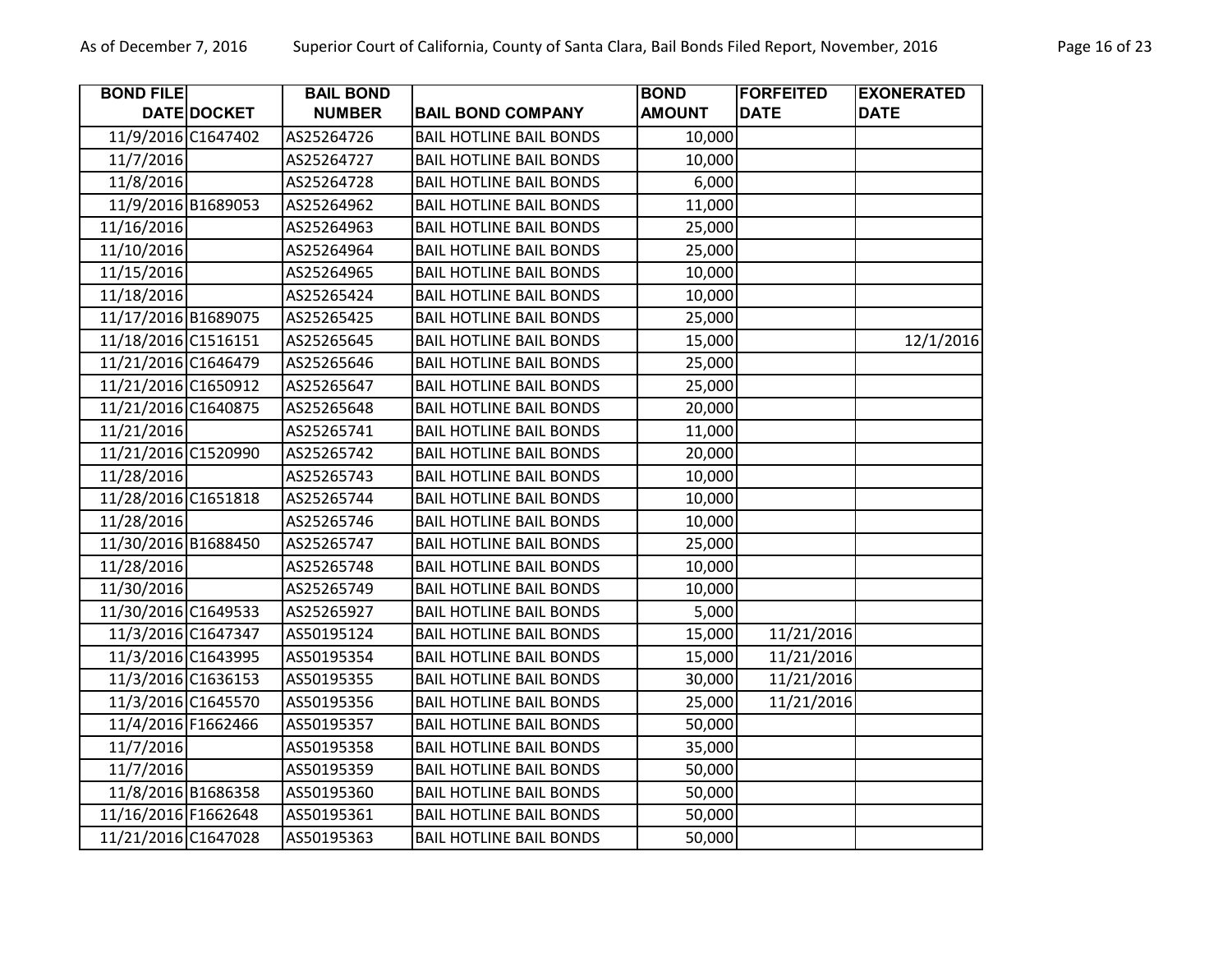| <b>BOND FILE</b>    |                    | <b>BAIL BOND</b> |                                 | <b>BOND</b>   | <b>FORFEITED</b> | <b>EXONERATED</b> |
|---------------------|--------------------|------------------|---------------------------------|---------------|------------------|-------------------|
|                     | DATE DOCKET        | <b>NUMBER</b>    | <b>BAIL BOND COMPANY</b>        | <b>AMOUNT</b> | <b>DATE</b>      | <b>DATE</b>       |
| 11/18/2016          |                    | AS50195364       | <b>BAIL HOTLINE BAIL BONDS</b>  | 50,000        |                  |                   |
| 11/28/2016          |                    | AS50195510       | <b>BAIL HOTLINE BAIL BONDS</b>  | 50,000        |                  |                   |
| 11/28/2016          |                    | AS50195511       | <b>BAIL HOTLINE BAIL BONDS</b>  | 40,000        |                  |                   |
| 11/21/2016          |                    | AS50195849       | <b>BAIL HOTLINE BAIL BONDS</b>  | 25,000        |                  |                   |
| 11/21/2016          |                    | AS50195850       | <b>BAIL HOTLINE BAIL BONDS</b>  | 35,000        |                  |                   |
| 11/21/2016 B1686517 |                    | AS50195851       | <b>BAIL HOTLINE BAIL BONDS</b>  | 40,000        |                  |                   |
| 11/16/2016 C1632785 |                    | AS50196476       | <b>BAIL HOTLINE BAIL BONDS</b>  | 50,000        | 12/2/2016        |                   |
| 11/28/2016          |                    | AS50197124       | <b>BAIL HOTLINE BAIL BONDS</b>  | 35,000        |                  |                   |
| 11/21/2016 B1689138 |                    | AS50197126       | <b>BAIL HOTLINE BAIL BONDS</b>  | 40,000        |                  |                   |
| 11/28/2016 B1579087 |                    | AS50197127       | <b>BAIL HOTLINE BAIL BONDS</b>  | 30,000        |                  |                   |
|                     | 11/1/2016 C1638281 | AS51133017       | <b>BAIL HOTLINE BAIL BONDS</b>  | 3,000         |                  |                   |
|                     | 11/1/2016 C1635723 | AS51133018       | <b>BAIL HOTLINE BAIL BONDS</b>  | 2,000         |                  |                   |
|                     | 11/4/2016 C1645736 | AS51133019       | <b>BAIL HOTLINE BAIL BONDS</b>  | 5,000         |                  |                   |
|                     | 11/4/2016 C1647133 | AS51133020       | <b>BAIL HOTLINE BAIL BONDS</b>  | 5,000         | 12/5/2016        |                   |
|                     | 11/7/2016 C1514189 | AS51137428       | <b>BAIL HOTLINE BAIL BONDS</b>  | 752           |                  |                   |
|                     | 11/7/2016 C1646454 | AS51137429       | <b>BAIL HOTLINE BAIL BONDS</b>  | 5,000         |                  |                   |
| 11/28/2016 C1651776 |                    | AS51137430       | <b>BAIL HOTLINE BAIL BONDS</b>  | 2,000         |                  |                   |
|                     | 11/8/2016 C1646586 | AS51143938       | <b>BAIL HOTLINE BAIL BONDS</b>  | 5,000         |                  |                   |
| 11/28/2016          |                    | AS51143940       | <b>BAIL HOTLINE BAIL BONDS</b>  | 5,000         |                  |                   |
| 11/28/2016 C1642787 |                    | AS51143942       | <b>BAIL HOTLINE BAIL BONDS</b>  | 5,000         |                  |                   |
|                     | 11/2/2016 C1504327 | FCS1001696642    | <b>BAIL HOTLINE BAIL BONDS</b>  | 100,000       |                  |                   |
|                     | 11/2/2016 C1498478 | FCS1001696643    | <b>BAIL HOTLINE BAIL BONDS</b>  | 100,000       |                  |                   |
|                     | 11/2/2016 C1517730 | FCS1001696644    | <b>BAIL HOTLINE BAIL BONDS</b>  | 100,000       |                  |                   |
|                     | 11/2/2016 C1515334 | FCS1001696645    | <b>BAIL HOTLINE BAIL BONDS</b>  | 100,000       |                  |                   |
| 11/2/2016 F1554683  |                    | FCS3001678254    | <b>BAIL HOTLINE BAIL BONDS</b>  | 250,000       | 11/10/2016       |                   |
| 11/23/2016 F1554683 |                    | FCS5001688715    | <b>BAIL HOTLINE BAIL BONDS</b>  | 350,000       |                  |                   |
| 11/28/2016          |                    |                  | 5113434460 BAILSMART BAIL BONDS | 10,000        |                  |                   |
| 11/21/2016 F1554453 |                    |                  | 5551685813 BAILSMART BAIL BONDS | 6,000         |                  |                   |
| 11/17/2016 B1688992 |                    | AS50197132       | BEVERLY NELSON BAIL BOND        | 50,000        |                  |                   |
|                     | 11/9/2016 C1647043 |                  | 5113388745 BODYGUARD BAIL BONDS | 7,500         |                  |                   |
| 11/16/2016          |                    |                  | 5150067157 BODYGUARD BAIL BONDS | 100,000       |                  |                   |
| 11/15/2016          |                    |                  | 5551643147 BODYGUARD BAIL BONDS | 25,000        |                  |                   |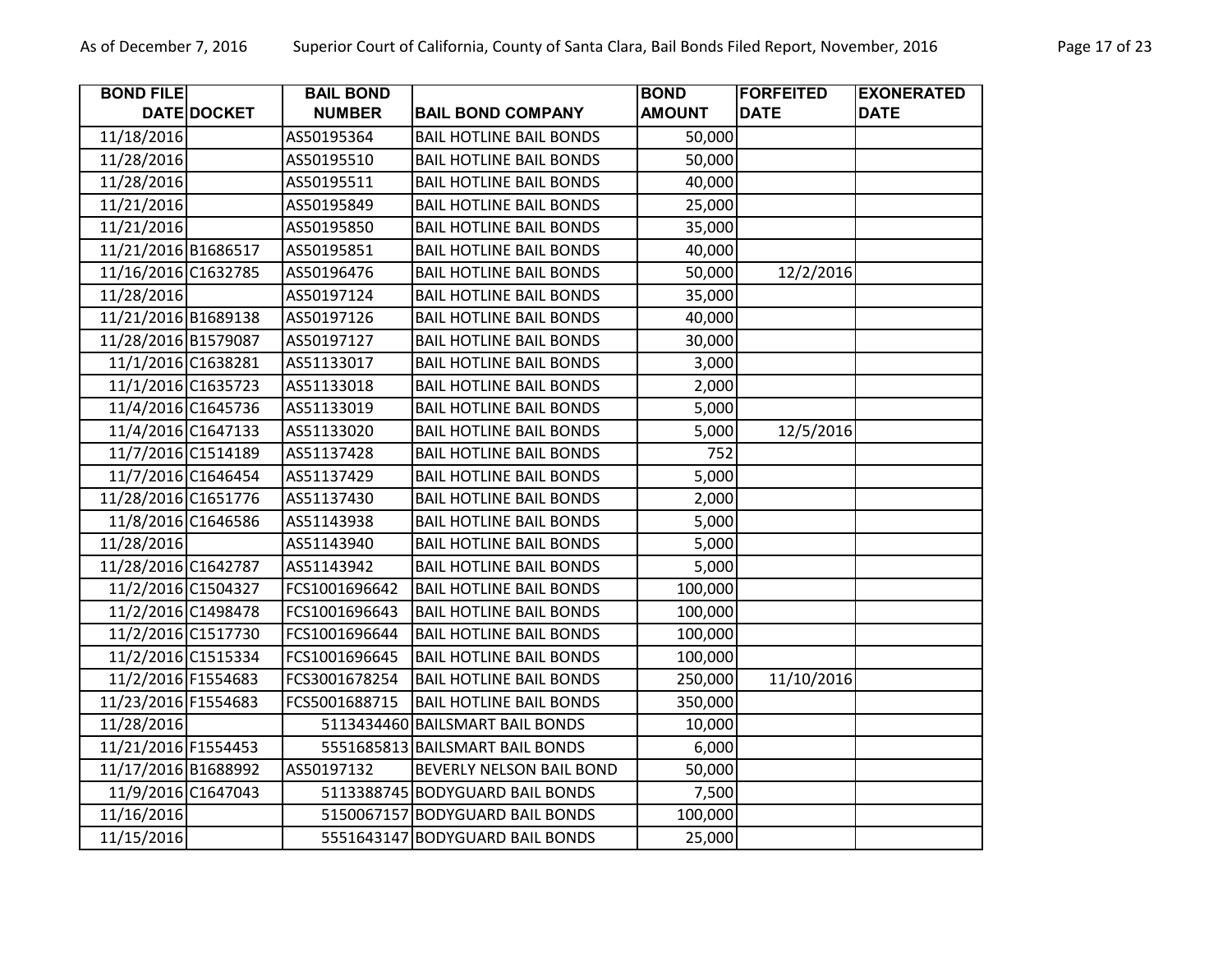| <b>BOND FILE</b>    |                    | <b>BAIL BOND</b> |                                  | <b>BOND</b>   | <b>FORFEITED</b> | <b>EXONERATED</b> |
|---------------------|--------------------|------------------|----------------------------------|---------------|------------------|-------------------|
|                     | DATE DOCKET        | <b>NUMBER</b>    | <b>BAIL BOND COMPANY</b>         | <b>AMOUNT</b> | <b>DATE</b>      | <b>DATE</b>       |
| 11/18/2016          |                    |                  | 5551673320 BODYGUARD BAIL BONDS  | 25,000        |                  |                   |
| 11/28/2016          |                    |                  | 5551673333 BODYGUARD BAIL BONDS  | 10,000        |                  |                   |
| 11/16/2016 C1357957 |                    | AF00870054       | <b>BULLSEYE BAIL BONDS</b>       | 100,000       |                  |                   |
| 11/16/2016 B1688586 |                    | AS51118135       | <b>CASTLE BAIL BONDS</b>         | 2,000         |                  |                   |
| 11/30/2016 C1644444 |                    | 2016BB026231     | <b>DISCREET BAIL BONDS</b>       | 10,000        |                  |                   |
| 11/28/2016 C1649662 |                    | 2016BB028317     | <b>DISCREET BAIL BONDS</b>       | 10,000        | 12/1/2016        |                   |
| 11/8/2016           |                    | 2016CC018055     | <b>DISCREET BAIL BONDS</b>       | 25,000        |                  |                   |
| 11/28/2016          |                    | 2016CC021694     | <b>DISCREET BAIL BONDS</b>       | 25,000        |                  |                   |
| 11/21/2016 F1662463 |                    | 2016EE006285     | <b>DISCREET BAIL BONDS</b>       | 100,000       |                  |                   |
| 11/29/2016 C1647972 |                    | 2016GG000428     | <b>DISCREET BAIL BONDS</b>       | 175,000       |                  |                   |
| 11/21/2016 B1683749 |                    | 2016HH000020     | <b>DISCREET BAIL BONDS</b>       | 310,000       |                  |                   |
| 11/29/2016          |                    |                  | 5105629368 EIGHT BALL BAIL BONDS | 66,000        |                  |                   |
| 11/15/2016          |                    |                  | 5113409828 EIGHT BALL BAIL BONDS | 10,000        |                  |                   |
| 11/10/2016 F1659216 |                    |                  | 5113432680 EIGHT BALL BAIL BONDS | 7,500         |                  |                   |
| 11/7/2016           |                    |                  | 5272753327 EIGHT BALL BAIL BONDS | 25,000        |                  |                   |
| 11/8/2016           |                    |                  | 5272792704 EIGHT BALL BAIL BONDS | 1,000         |                  |                   |
|                     | 11/1/2016 F1346085 |                  | 5272810723 EIGHT BALL BAIL BONDS | 15,000        |                  | 12/2/2016         |
|                     | 11/1/2016 F1347759 |                  | 5272810736 EIGHT BALL BAIL BONDS | 15,000        |                  | 12/2/2016         |
|                     | 11/2/2016 F1451967 |                  | 5272810749 EIGHT BALL BAIL BONDS | 15,000        |                  | 12/2/2016         |
|                     | 11/1/2016 F1346097 |                  | 5272810752 EIGHT BALL BAIL BONDS | 15,000        |                  | 12/2/2016         |
|                     | 11/1/2016 F1346758 |                  | 5272810765 EIGHT BALL BAIL BONDS | 15,000        |                  | 12/2/2016         |
| 11/21/2016 F1662478 |                    |                  | 5551699032 EIGHT BALL BAIL BONDS | 35,000        |                  |                   |
| 11/21/2016          |                    | 2016CC014768     | <b>ESPINOZA BAIL BONDS</b>       | 20,000        |                  |                   |
| 11/15/2016 B1687082 |                    | 2016EE006937     | <b>ESPINOZA BAIL BONDS</b>       | 50,000        |                  |                   |
| 11/18/2016          |                    | 2016HH000390     | <b>ESPINOZA BAIL BONDS</b>       | 50,000        |                  |                   |
|                     | 11/9/2016 F1661866 | T10050578237     | <b>GOLDEN STATE BAIL BONDS</b>   | 60,000        |                  |                   |
|                     | 11/9/2016 F1659617 | T10050578238     | <b>GOLDEN STATE BAIL BONDS</b>   | 60,000        |                  |                   |
| 11/10/2016 C1644614 |                    | T15050578239     | <b>GOLDEN STATE BAIL BONDS</b>   | 75,000        |                  |                   |
| 11/14/2016 C1650486 |                    | T15050579250     | <b>GOLDEN STATE BAIL BONDS</b>   | 75,000        | 11/14/2016       |                   |
| 11/16/2016          |                    | T1550583466      | <b>GOLDEN STATE BAIL BONDS</b>   | 10,000        |                  |                   |
| 11/23/2016 C1650316 |                    | T20050578240     | <b>GOLDEN STATE BAIL BONDS</b>   | 52,000        |                  |                   |
| 11/23/2016 C1650316 |                    | T20050578241     | <b>GOLDEN STATE BAIL BONDS</b>   | 52,000        |                  |                   |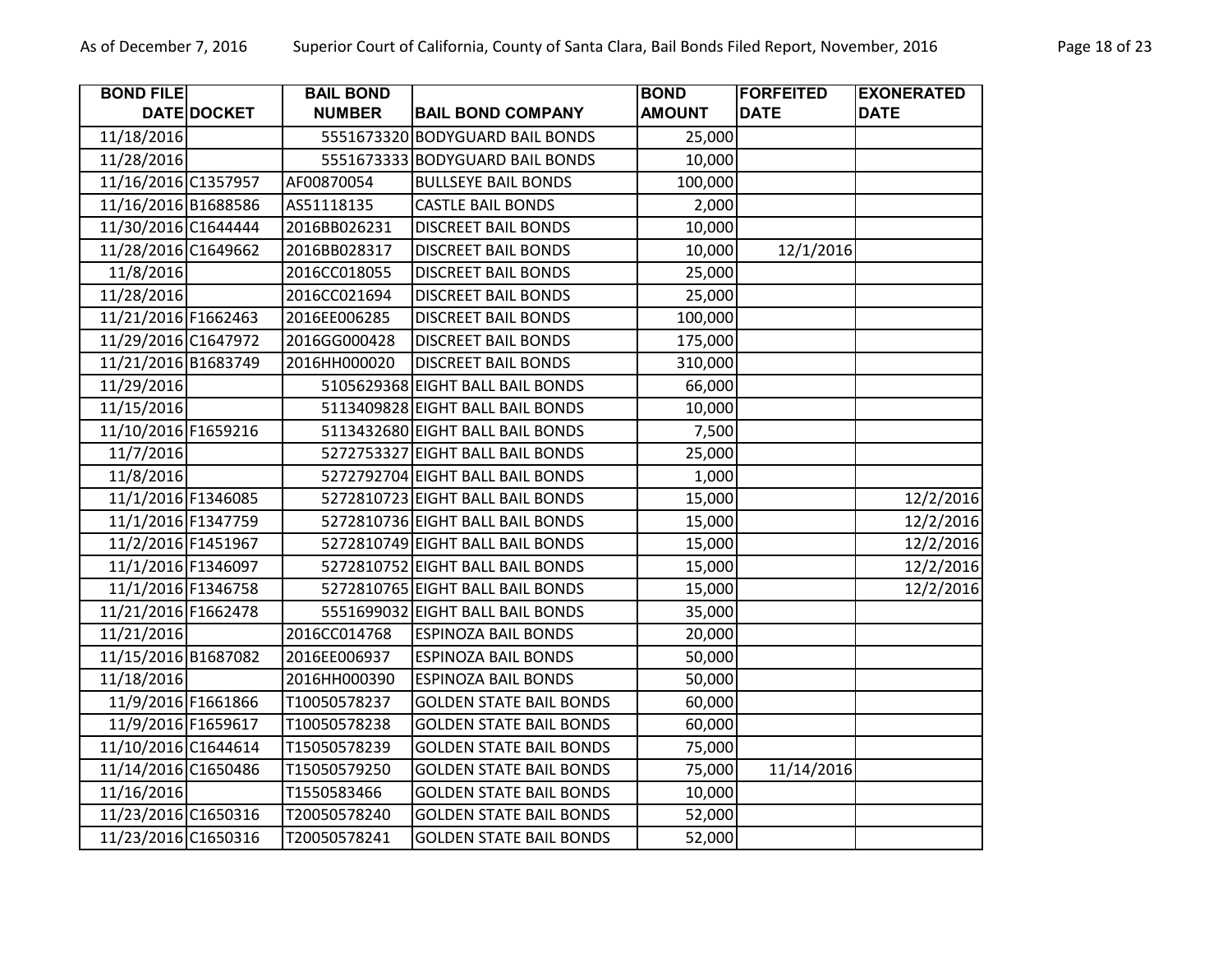| <b>BOND FILE</b>    |             | <b>BAIL BOND</b> |                                | <b>BOND</b>   | <b>FORFEITED</b> | <b>EXONERATED</b> |
|---------------------|-------------|------------------|--------------------------------|---------------|------------------|-------------------|
|                     | DATE DOCKET | <b>NUMBER</b>    | <b>BAIL BOND COMPANY</b>       | <b>AMOUNT</b> | <b>DATE</b>      | <b>DATE</b>       |
| 11/9/2016           |             | T2550578228      | <b>GOLDEN STATE BAIL BONDS</b> | 10,000        |                  |                   |
| 11/14/2016 C1648354 |             | T2550579241      | <b>GOLDEN STATE BAIL BONDS</b> | 5,000         |                  |                   |
| 11/16/2016 F1662583 |             | T5050578234      | <b>GOLDEN STATE BAIL BONDS</b> | 41,000        |                  |                   |
| 11/21/2016 C1640520 |             | T5050578235      | <b>GOLDEN STATE BAIL BONDS</b> | 10,000        |                  |                   |
| 11/23/2016          |             | T5050583470      | <b>GOLDEN STATE BAIL BONDS</b> | 25,000        |                  |                   |
| 11/29/2016 C1634824 |             |                  | 5105556679 JAG BAIL BONDS, INC | 70,000        |                  |                   |
| 11/21/2016          |             |                  | 5113159871 JAG BAIL BONDS, INC | 10,000        |                  |                   |
| 11/29/2016 C1649359 |             |                  | 5150070915 JAG BAIL BONDS, INC | 6,000         |                  |                   |
| 11/29/2016 C1646150 |             |                  | 5200155933 JAG BAIL BONDS, INC | 10,000        |                  |                   |
| 11/29/2016 C1647137 |             |                  | 5250042577 JAG BAIL BONDS, INC | 50,000        |                  |                   |
| 11/30/2016          |             |                  | 5272542875 JAG BAIL BONDS, INC | 25,000        |                  |                   |
| 11/23/2016 C1646185 |             |                  | 5272542888 JAG BAIL BONDS, INC | 6,000         |                  |                   |
| 11/29/2016 C1649091 |             |                  | 5272542891 JAG BAIL BONDS, INC | 6,000         |                  |                   |
| 11/7/2016           |             |                  | 5272760310 JAG BAIL BONDS, INC | 25,000        |                  |                   |
| 11/30/2016          |             | 2016CC020756     | <b>JM BAIL BONDS</b>           | 30,000        |                  |                   |
| 11/15/2016 B1689047 |             | 2016EE006690     | <b>JM BAIL BONDS</b>           | 75,000        |                  |                   |
| 11/10/2016 C1644128 |             | S0602476746      | <b>LATINO BAIL BONDS</b>       | 5,000         |                  |                   |
| 11/15/2016 C1647394 |             | S0602476747      | <b>LATINO BAIL BONDS</b>       | 3,000         |                  |                   |
| 11/9/2016 C1646102  |             | S1102490350      | <b>LATINO BAIL BONDS</b>       | 10,000        |                  |                   |
| 11/21/2016          |             | S2602566060      | <b>LATINO BAIL BONDS</b>       | 15,000        |                  |                   |
| 11/23/2016 C1642085 |             | S2602589352      | LATINO BAIL BONDS              | 7,500         |                  |                   |
| 11/28/2016          |             | S2602589353      | <b>LATINO BAIL BONDS</b>       | 25,000        |                  |                   |
| 11/7/2016           |             | S5102566724      | <b>LATINO BAIL BONDS</b>       | 50,000        |                  |                   |
| 11/23/2016 C1633842 |             | S5102566725      | <b>LATINO BAIL BONDS</b>       | 50,000        |                  |                   |
| 11/28/2016 C1640466 |             |                  | 511338451 LE BAIL BONDS        | 10,000        |                  |                   |
| 11/29/2016 C1630313 |             |                  | 5105591940 LE BAIL BONDS       | 100,000       |                  |                   |
| 11/15/2016          |             |                  | 5105609744 LE BAIL BONDS       | 50,000        |                  |                   |
| 11/3/2016           |             |                  | 5105611534 LE BAIL BONDS       | 75,000        |                  |                   |
| 11/3/2016           |             |                  | 5113344781 LE BAIL BONDS       | 5,000         |                  |                   |
| 11/15/2016 C1645083 |             |                  | 5113365290 LE BAIL BONDS       | 10,000        |                  |                   |
| 11/28/2016 C1644405 |             |                  | 5113388406 LE BAIL BONDS       | 5,000         |                  |                   |
| 11/28/2016 C1646532 |             |                  | 5113388419 LE BAIL BONDS       | 10,000        |                  |                   |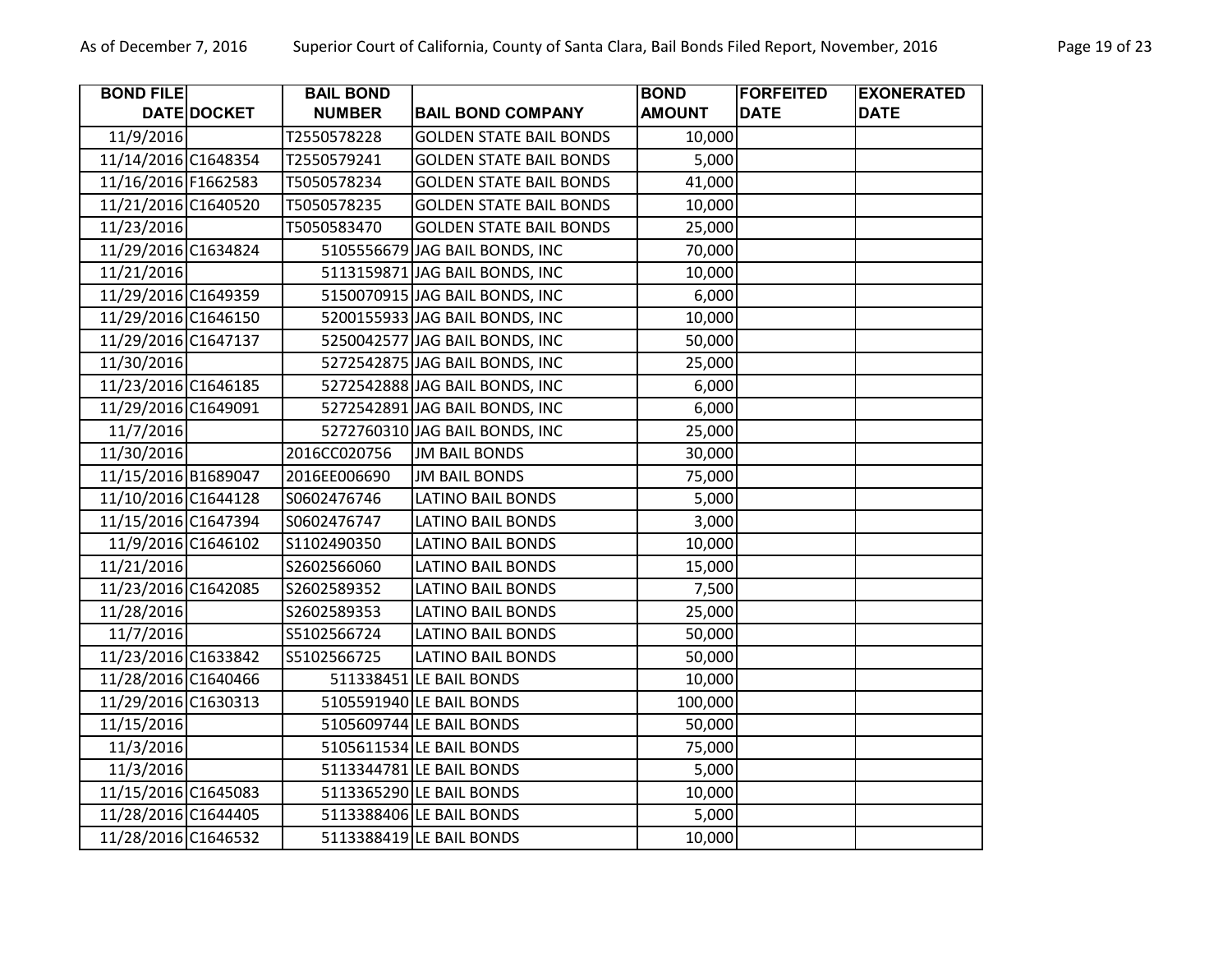| <b>BOND FILE</b>    |                    | <b>BAIL BOND</b> |                           | <b>BOND</b>   | <b>FORFEITED</b> | <b>EXONERATED</b> |
|---------------------|--------------------|------------------|---------------------------|---------------|------------------|-------------------|
|                     | DATE DOCKET        | <b>NUMBER</b>    | <b>BAIL BOND COMPANY</b>  | <b>AMOUNT</b> | <b>DATE</b>      | <b>DATE</b>       |
| 11/14/2016 C1649751 |                    |                  | 5113388422 LE BAIL BONDS  | 3,000         | 11/29/2016       |                   |
|                     | 11/7/2016 C1498445 |                  | 5113388448 LE BAIL BONDS  | 5,000         |                  |                   |
| 11/28/2016 C1640466 |                    |                  | 5113388451 LE BAIL BONDS  | 10,000        |                  |                   |
| 11/18/2016 C1650886 |                    |                  | 5150068125 LE BAIL BONDS  | 110,000       |                  |                   |
| 11/23/2016 C1640430 |                    |                  | 5200158877 LE BAIL BONDS  | 500,000       |                  |                   |
|                     | 11/3/2016 C1641253 |                  | 5200172204 LE BAIL BONDS  | 1,000,000     |                  |                   |
|                     | 11/4/2016 C1649931 |                  | 5200172783 LE BAIL BONDS  | 500,000       |                  |                   |
|                     | 11/7/2016 C1646304 |                  | 5272733758 LE BAIL BONDS  | 15,000        |                  |                   |
| 11/21/2016 C1641361 |                    |                  | 5272733790 LE BAIL BONDS  | 15,000        | 11/22/2016       |                   |
| 11/16/2016          |                    |                  | 5272733831 LE BAIL BONDS  | 15,000        |                  |                   |
| 11/15/2016          |                    |                  | 5272744174 LE BAIL BONDS  | 25,000        |                  |                   |
| 11/15/2016 B1689341 |                    |                  | 5272744187 LE BAIL BONDS  | 25,000        |                  |                   |
| 11/14/2016 C1650474 |                    |                  | 5272744190 LE BAIL BONDS  | 15,000        |                  |                   |
| 11/28/2016          |                    |                  | 5272748239 LE BAIL BONDS  | 20,000        |                  |                   |
| 11/28/2016          |                    |                  | 5272748242 LE BAIL BONDS  | 25,000        |                  |                   |
| 11/28/2016          |                    |                  | 5272748255 LE BAIL BONDS  | 20,000        |                  |                   |
| 11/28/2016          |                    |                  | 5272748268 LE BAIL BONDS  | 25,000        |                  |                   |
|                     | 11/7/2016 C1644303 |                  | 5551659485 LE BAIL BONDS  | 20,000        |                  |                   |
| 11/14/2016 C1650157 |                    |                  | 5551665947 LE BAIL BONDS  | 36,000        | 11/29/2016       |                   |
| 11/9/2016           |                    |                  | 5551666410 LE BAIL BONDS  | 50,000        |                  |                   |
| 11/14/2016 C1649997 |                    |                  | 5551673052 LE BAIL BONDS  | 40,000        |                  |                   |
| 11/1/2016           |                    |                  | 5551673106 LE BAIL BONDS  | 31,000        |                  |                   |
|                     | 11/4/2016 C1521057 |                  | 5551673119 LE BAIL BONDS  | 15,000        |                  |                   |
| 11/7/2016           |                    |                  | 5551673122 LE BAIL BONDS  | 35,000        |                  |                   |
| 11/18/2016          |                    |                  | 5551674848 LE BAIL BONDS  | 31,000        |                  |                   |
| 11/15/2016 B1688154 |                    | A302151688       | LE BAIL BONDS             | 25,000        |                  |                   |
| 11/23/2016 C1650123 |                    | 2016BB011836     | <b>LIEN TA BAIL BONDS</b> | 5,000         |                  |                   |
| 11/14/2016 C1644441 |                    | 2016BB011837     | <b>LIEN TA BAIL BONDS</b> | 10,000        |                  |                   |
| 11/14/2016 C1644491 |                    | AS100141365      | <b>LUNA BAIL BONDS</b>    | 55,000        |                  |                   |
| 11/23/2016 C1645844 |                    | AS15471344       | <b>LUNA BAIL BONDS</b>    | 6,000         |                  |                   |
| 11/7/2016           |                    | AS15471345       | LUNA BAIL BONDS           | 12,000        |                  |                   |
| 11/21/2016 C1646364 |                    | AS15471346       | <b>LUNA BAIL BONDS</b>    | 11,000        |                  |                   |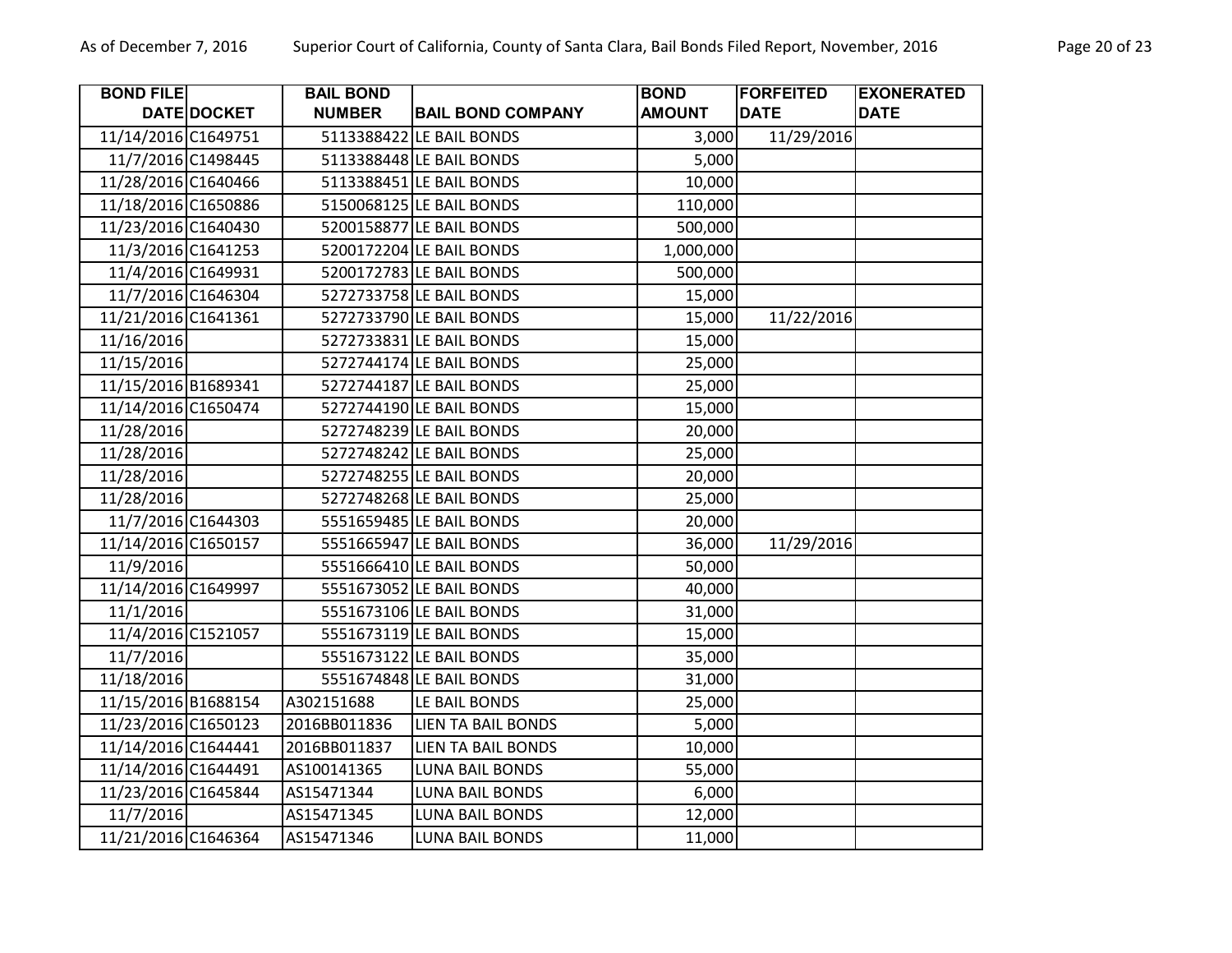| <b>BOND FILE</b>    |                    | <b>BAIL BOND</b> |                          | <b>BOND</b>   | <b>FORFEITED</b> | <b>EXONERATED</b> |
|---------------------|--------------------|------------------|--------------------------|---------------|------------------|-------------------|
|                     | <b>DATE DOCKET</b> | <b>NUMBER</b>    | <b>BAIL BOND COMPANY</b> | <b>AMOUNT</b> | <b>DATE</b>      | <b>DATE</b>       |
| 11/14/2016          |                    | AS15471352       | <b>LUNA BAIL BONDS</b>   | 6,000         |                  |                   |
| 11/28/2016 C1370183 |                    | AS15472827       | LUNA BAIL BONDS          | 10,000        |                  |                   |
| 11/10/2016          |                    | AS15472829       | LUNA BAIL BONDS          | 10,000        |                  |                   |
| 11/28/2016 B1687394 |                    | AS15472834       | LUNA BAIL BONDS          | 8,000         |                  |                   |
| 11/28/2016 C1638960 |                    | AS15473234       | <b>LUNA BAIL BONDS</b>   | 15,000        |                  |                   |
| 11/29/2016          |                    | AS15473235       | LUNA BAIL BONDS          | 10,000        |                  |                   |
| 11/28/2016 C1646308 |                    | AS250100171      | <b>LUNA BAIL BONDS</b>   | 126,000       |                  |                   |
| 11/15/2016          |                    | AS25257818       | <b>LUNA BAIL BONDS</b>   | 25,000        |                  |                   |
| 11/15/2016 C1636556 |                    | AS25258096       | <b>LUNA BAIL BONDS</b>   | 25,000        |                  |                   |
|                     | 11/7/2016 C1642096 | AS25258098       | <b>LUNA BAIL BONDS</b>   | 25,000        |                  |                   |
| 11/16/2016          |                    | AS25258099       | LUNA BAIL BONDS          | 20,000        |                  |                   |
| 11/28/2016 C1642361 |                    | AS25258100       | LUNA BAIL BONDS          | 25,000        |                  |                   |
|                     | 11/7/2016 C1521268 | AS25258101       | LUNA BAIL BONDS          | 25,000        |                  |                   |
| 11/14/2016          |                    | AS25258929       | <b>LUNA BAIL BONDS</b>   | 21,000        |                  |                   |
| 11/9/2016           |                    | AS25258938       | LUNA BAIL BONDS          | 16,000        |                  |                   |
| 11/21/2016          |                    | AS25258940       | <b>LUNA BAIL BONDS</b>   | 25,000        |                  |                   |
| 11/28/2016 C1638723 |                    | AS25258941       | LUNA BAIL BONDS          | 25,000        |                  |                   |
| 11/28/2016 B1689112 |                    | AS25258942       | <b>LUNA BAIL BONDS</b>   | 20,000        |                  |                   |
| 11/29/2016          |                    | AS25259228       | <b>LUNA BAIL BONDS</b>   | 25,000        |                  |                   |
| 11/7/2016           |                    | AS50189482       | <b>LUNA BAIL BONDS</b>   | 35,000        |                  |                   |
| 11/8/2016 F1662394  |                    | AS50190740       | LUNA BAIL BONDS          | 50,000        |                  |                   |
| 11/14/2016          |                    | AS50190950       | LUNA BAIL BONDS          | 35,000        |                  |                   |
| 11/14/2016 C1644440 |                    | AS50190951       | <b>LUNA BAIL BONDS</b>   | 46,000        |                  |                   |
| 11/14/2016 F1659789 |                    | AS50190952       | <b>LUNA BAIL BONDS</b>   | 31,000        |                  |                   |
| 11/10/2016 B1688909 |                    | AS50190972       | LUNA BAIL BONDS          | 43,000        | 11/14/2016       |                   |
| 11/10/2016 C1646371 |                    | AS50191162       | <b>LUNA BAIL BONDS</b>   | 50,000        |                  |                   |
| 11/14/2016 C1636869 |                    | AS50191366       | LUNA BAIL BONDS          | 30,000        |                  |                   |
| 11/15/2016          |                    | AS50191368       | <b>LUNA BAIL BONDS</b>   | 26,000        |                  |                   |
| 11/16/2016 C1647129 |                    | AS50191369       | <b>LUNA BAIL BONDS</b>   | 40,000        |                  |                   |
| 11/28/2016 B1689227 |                    | AS50192512       | LUNA BAIL BONDS          | 35,000        |                  |                   |
| 11/28/2016 B1687394 |                    | AS50192513       | LUNA BAIL BONDS          | 45,000        |                  |                   |
| 11/29/2016 F1662453 |                    | AS51106287       | <b>LUNA BAIL BONDS</b>   | 5,000         |                  |                   |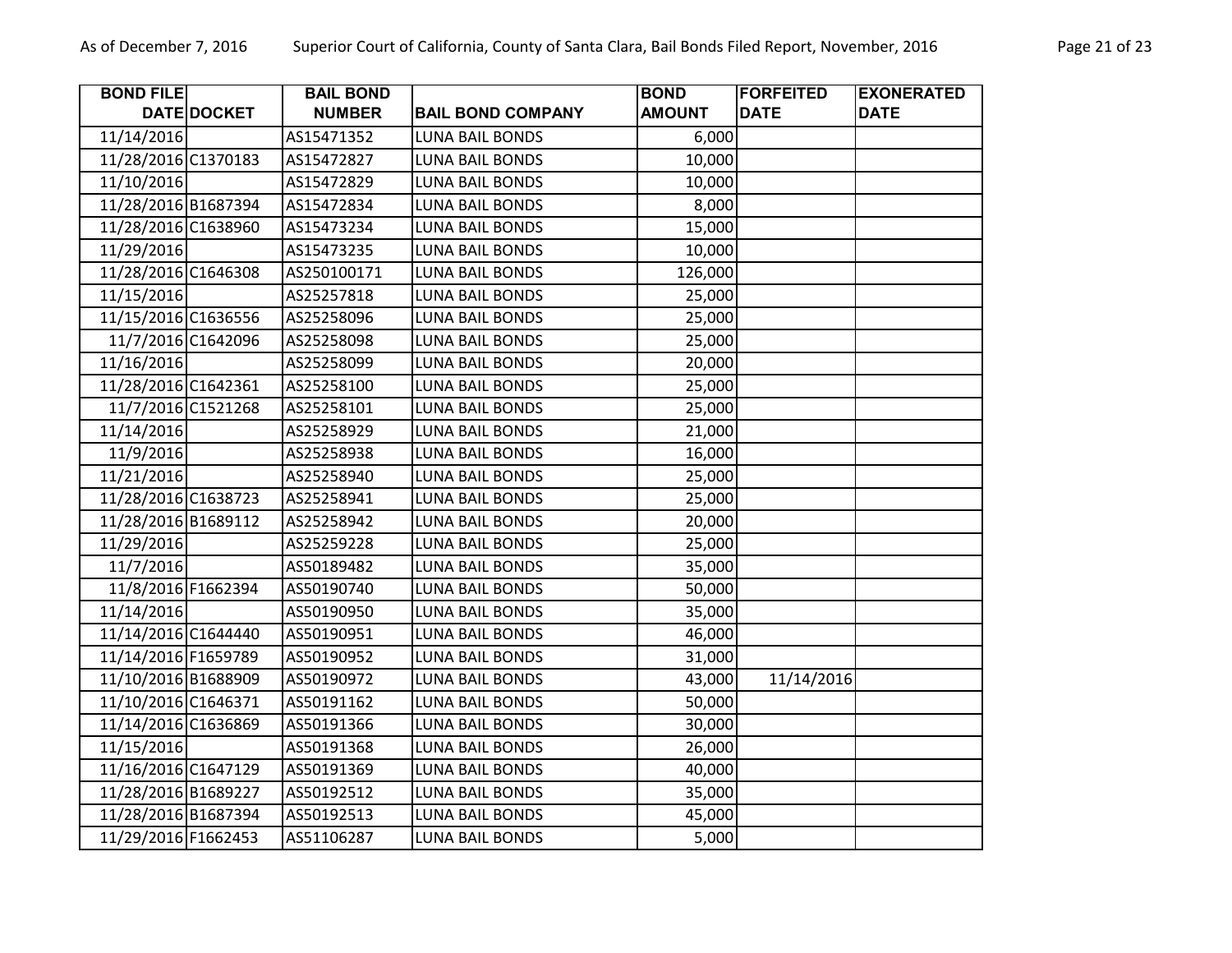|  |  | a Clara, Bail Bonds Filed Report, November, 2016 |  |  |  |
|--|--|--------------------------------------------------|--|--|--|
|  |  |                                                  |  |  |  |
|  |  |                                                  |  |  |  |

| <b>BOND FILE</b>    | DATE DOCKET | <b>BAIL BOND</b><br><b>NUMBER</b> | <b>BAIL BOND COMPANY</b>          | <b>BOND</b><br><b>AMOUNT</b> | <b> FORFEITED</b><br><b>DATE</b> | <b>EXONERATED</b><br><b>DATE</b> |
|---------------------|-------------|-----------------------------------|-----------------------------------|------------------------------|----------------------------------|----------------------------------|
| 11/14/2016 C1630727 |             | AS51113103                        | <b>LUNA BAIL BONDS</b>            | 5,000                        |                                  |                                  |
| 11/21/2016 F1557771 |             | AS51120717                        | LUNA BAIL BONDS                   | 5,000                        |                                  |                                  |
| 11/14/2016 C1647019 |             | AS51124674                        | LUNA BAIL BONDS                   | 5,000                        |                                  |                                  |
| 11/16/2016 C1650159 |             | AS51124675                        | LUNA BAIL BONDS                   | 5,000                        |                                  |                                  |
| 11/1/2016 F1661696  |             | AS51132675                        | LUNA BAIL BONDS                   | 5,000                        |                                  |                                  |
| 11/14/2016 C1507683 |             | AS51139967                        | LUNA BAIL BONDS                   | 5,000                        |                                  |                                  |
| 11/23/2016 F1558112 |             | AS51139970                        | LUNA BAIL BONDS                   | 5,000                        |                                  | 11/23/2016                       |
| 11/28/2016          |             | AG00850924                        | MANUEL CASTRO BAIL BONDS          | 10,000                       |                                  |                                  |
| 11/23/2016 C1647404 |             | IS250K14245                       | <b>METRO ONE BAIL BONDS</b>       | 150,000                      |                                  |                                  |
| 11/2/2016 C1525913  |             | IS50K121993                       | <b>METRO ONE BAIL BONDS</b>       | 20,000                       |                                  |                                  |
| 11/14/2016 C1646177 |             | CC2501248224                      | NEW CENTURY BAIL BONDS INC        | 20,000                       |                                  |                                  |
| 11/28/2016 B1578373 |             | S5102552389                       | <b>OUT NOW BAIL BONDS</b>         | 30,000                       |                                  |                                  |
| 11/28/2016 C1646127 |             | AS15472453                        | PACIFIC COAST BAIL BONDS          | 6,000                        |                                  |                                  |
| 11/29/2016 B1688692 |             | AS15472454                        | PACIFIC COAST BAIL BONDS          | 10,000                       |                                  |                                  |
| 11/21/2016 C1628230 |             | AS15472455                        | PACIFIC COAST BAIL BONDS          | 10,000                       |                                  |                                  |
| 11/4/2016           |             | AS25258267                        | PACIFIC COAST BAIL BONDS          | 25,000                       |                                  |                                  |
| 11/21/2016 C1488884 |             | AS25258271                        | PACIFIC COAST BAIL BONDS          | 20,000                       |                                  |                                  |
| 11/21/2016 C1507046 |             | AS25258272                        | PACIFIC COAST BAIL BONDS          | 20,000                       |                                  |                                  |
| 11/18/2016 C1646759 |             | AS51137737                        | PACIFIC COAST BAIL BONDS          | 5,000                        |                                  | 12/2/2016                        |
| 11/22/2016 C1628354 |             | 2016CC022319                      | RAMIREZ BAIL BONDS                | 30,000                       |                                  |                                  |
| 11/10/2016 C1649989 |             |                                   | 5105627492 REASONABLE BAIL BONDS  | 70,000                       | 11/22/2016                       |                                  |
| 11/15/2016          |             |                                   | 5551620324 REASONABLE BAIL BONDS  | 20,000                       |                                  |                                  |
| 11/9/2016 C1646803  |             | PC701259176                       | ROD BUNTJER BAIL BONDS            | 5,000                        |                                  |                                  |
| 11/15/2016          |             | U5020615572                       | <b>SCOTT STEVENSON BAIL BONDS</b> | 15,000                       |                                  |                                  |
| 11/28/2016 C1650314 |             | 2016BB029167                      | <b>TAPOUT BAIL BONDS</b>          | 10,000                       |                                  |                                  |
| 11/14/2016          |             | 2016CC012072                      | <b>TAPOUT BAIL BONDS</b>          | 25,000                       |                                  |                                  |
| 11/14/2016 C1628085 |             | 2016DD009095                      | <b>TAPOUT BAIL BONDS</b>          | 51,000                       |                                  |                                  |
| 11/30/2016 C1644919 |             | AS15K228361                       | THANG VO BAIL BONDS               | 5,000                        |                                  |                                  |
| 11/29/2016          |             | AS30K105178                       | THANG VO BAIL BONDS               | 20,000                       |                                  |                                  |
| 11/16/2016 C1644403 |             | AS50K67853                        | THANG VO BAIL BONDS               | 15,000                       |                                  |                                  |
| 11/29/2016          |             | AS50K69195                        | THANG VO BAIL BONDS               | 50,000                       |                                  |                                  |
| 11/28/2016 C1644334 |             | 2016AA063268                      | <b>VERONICA GONZALES BAIL BON</b> | 1,000                        |                                  |                                  |